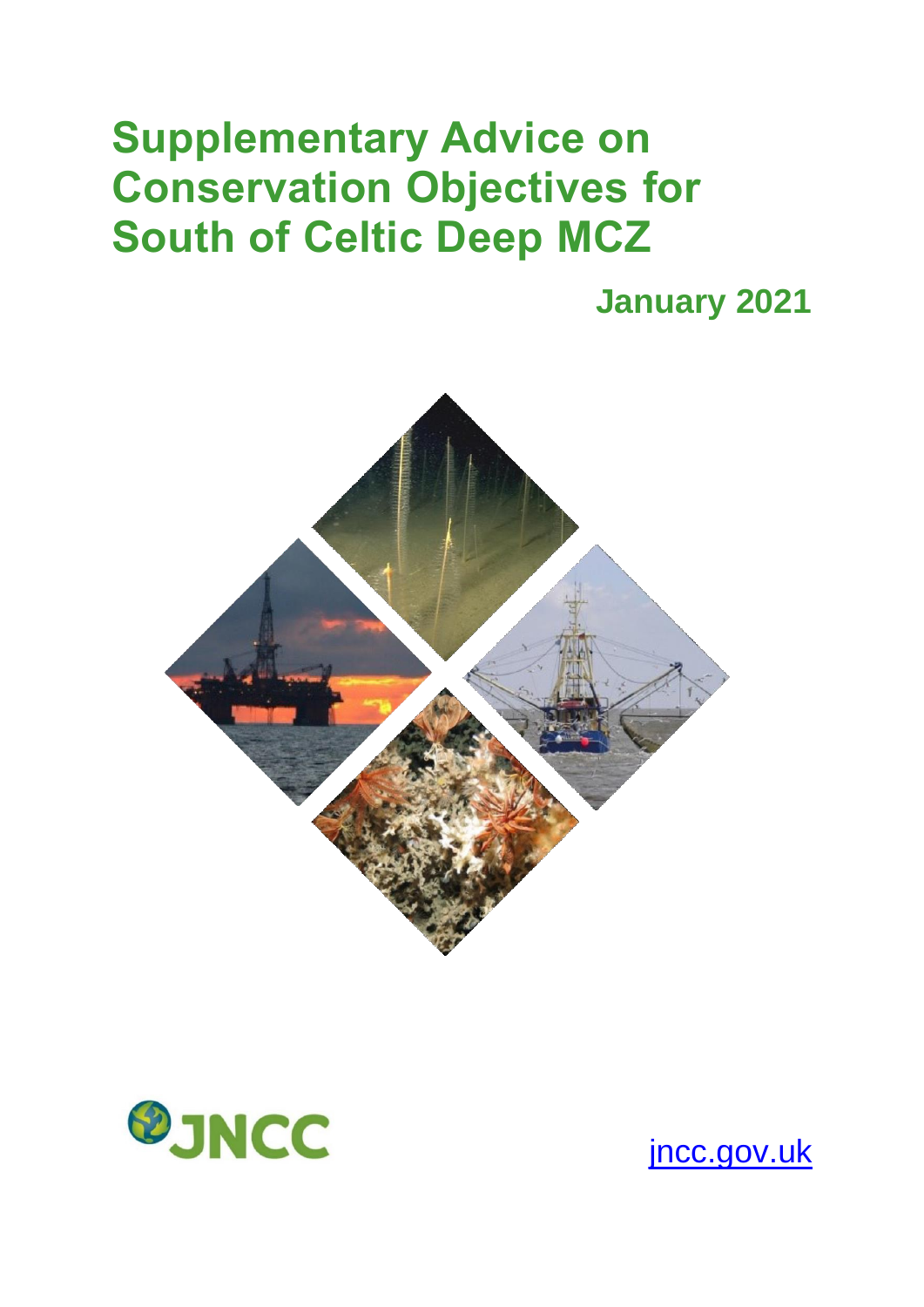# **Contents**

| Table 1: Supplementary advice on the conservation objectives for protected broad-<br>scale habitat Moderate energy circalittoral rock in South of Celtic Deep MCZ5 |  |
|--------------------------------------------------------------------------------------------------------------------------------------------------------------------|--|
|                                                                                                                                                                    |  |
|                                                                                                                                                                    |  |
|                                                                                                                                                                    |  |
|                                                                                                                                                                    |  |
|                                                                                                                                                                    |  |
|                                                                                                                                                                    |  |
|                                                                                                                                                                    |  |
|                                                                                                                                                                    |  |
|                                                                                                                                                                    |  |
|                                                                                                                                                                    |  |
| Table 2: Supplementary advice on the conservation objectives for broad-scale<br>habitats Subtidal coarse sediment, Subtidal mixed sediments and Subtidal sand in   |  |
|                                                                                                                                                                    |  |
|                                                                                                                                                                    |  |
|                                                                                                                                                                    |  |
|                                                                                                                                                                    |  |
|                                                                                                                                                                    |  |
|                                                                                                                                                                    |  |
|                                                                                                                                                                    |  |
|                                                                                                                                                                    |  |
|                                                                                                                                                                    |  |
|                                                                                                                                                                    |  |
|                                                                                                                                                                    |  |
|                                                                                                                                                                    |  |
|                                                                                                                                                                    |  |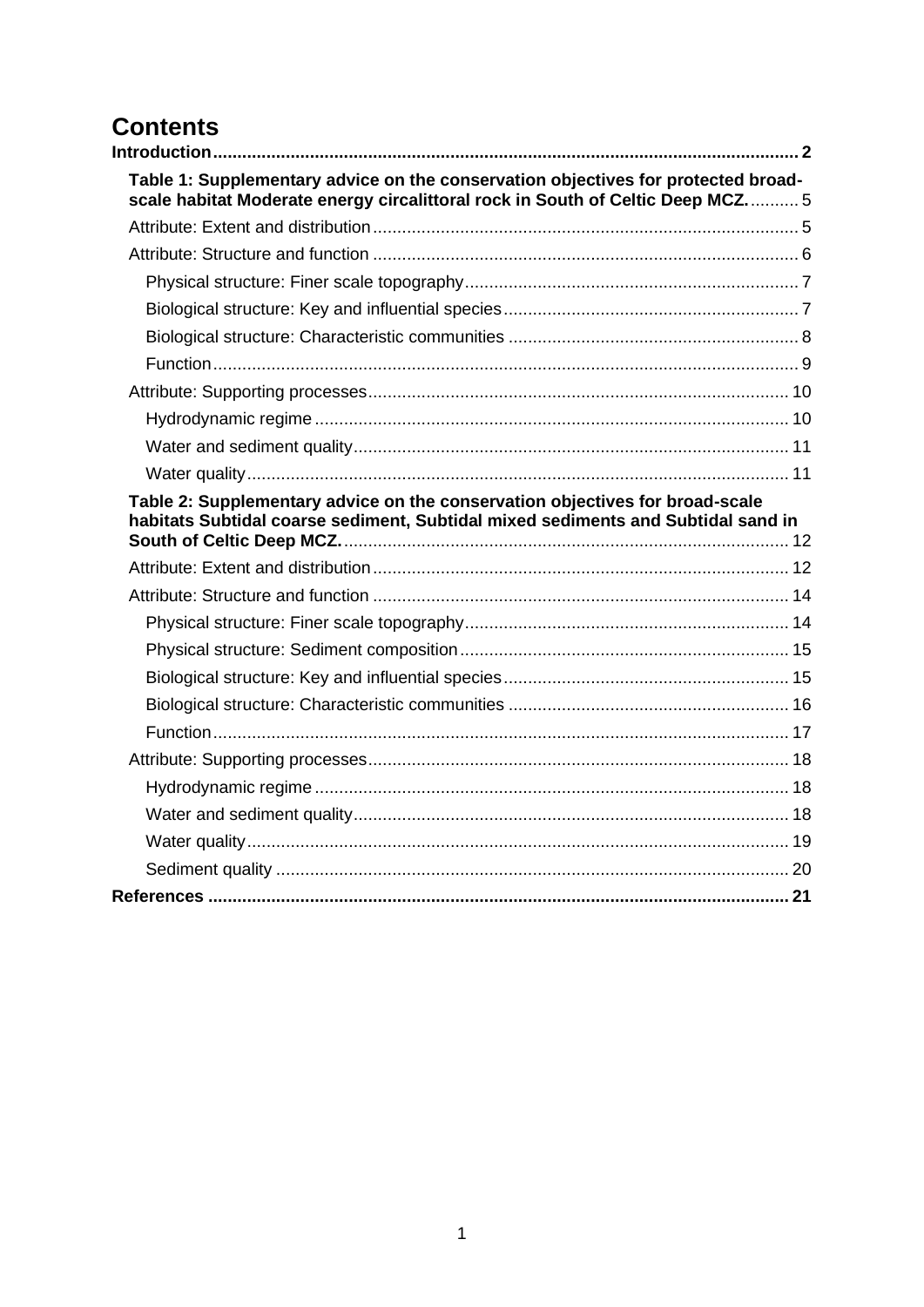# <span id="page-2-0"></span>**Introduction**

# **What the conservation advice package includes**

The information provided in this document sets out JNCC's supplementary advice on the conservation objectives set for this site. This forms part of JNCC's formal conservation advice package for the site and must be read in conjunction with all parts of the package as listed below:

- [Background](https://hub.jncc.gov.uk/assets/136727b6-5fb7-4a08-94bc-b6de37aecb19#SouthOfCelticDeep-Background-V1.0.pdf) Document explaining where to find the advice package, JNCC's role in the provision of conservation advice, how the advice has been prepared, when to refer to it and how to apply it;
- [Conservation Objectives](https://hub.jncc.gov.uk/assets/136727b6-5fb7-4a08-94bc-b6de37aecb19#SouthOfCelticDeep-ConservationObjectives-V1.0.pdf) setting out the broad ecological aims for the site;
- **[Statements](https://hub.jncc.gov.uk/assets/136727b6-5fb7-4a08-94bc-b6de37aecb19#SouthOfCelticDeep-ConservationStatements-V1.0.pdf) on:** 
	- $\circ$  the site's protected features condition and General Management Approach;
	- o conservation benefits that the site can provide; and
	- $\circ$  conservation measures needed to support achievement of the conservation objectives set for the site.
- [Supplementary Advice on Conservation Objectives](https://hub.jncc.gov.uk/assets/136727b6-5fb7-4a08-94bc-b6de37aecb19#SouthOfCelticDeep-SACO-V1.0.pdf) (SACO) providing more detailed and site-specific information on the conservation objectives (this document);
- [Advice on Operations](https://hub.jncc.gov.uk/assets/136727b6-5fb7-4a08-94bc-b6de37aecb19#SouthOfCelticDeep-AdviceOnOperations-V1.0.xlsx) providing information on those human activities that, if taking place within or near the site, can impact it and present a risk to the achievement of the conservation objectives stated for the site.

The most up-to-date conservation advice for this site can be downloaded from the conservation advice tab in the [Site Information Centre](https://jncc.gov.uk/our-work/south-of-celtic-deep-mpa) (SIC) on JNCC's website.

The advice presented here describes the ecological characteristics or 'attributes' of the site's protected features: Moderate energy circalittoral rock, Subtidal coarse sediment, Subtidal mixed sediments and Subtidal sand specified in the site's conservation objective. These attributes are: extent and distribution, structure and function and supporting processes. Further information regarding these features can be found on the [Site Information Centre](https://jncc.gov.uk/our-work/south-of-celtic-deep-mpa) or by contacting JNCC at [OffshoreMPAs@jncc.gov.uk.](mailto:OffshoreMPAs@jncc.gov.uk)

Figure 1 below illustrates the concept of how a feature's attributes are interlinked: with impacts on one potentially having knock-on effects on another e.g. the impairment of any of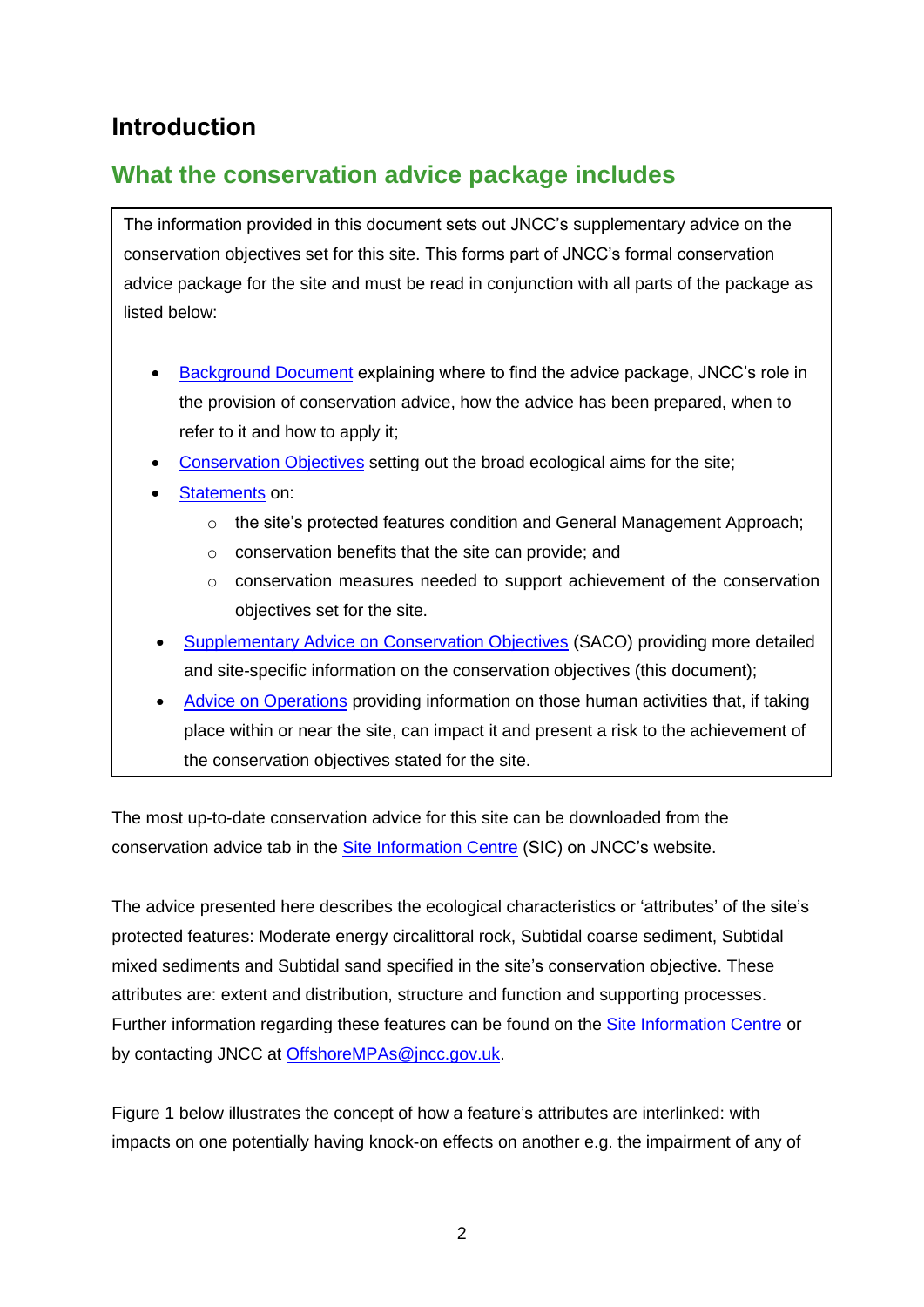the supporting processes on which a feature relies can result in changes to its extent and distribution and structure and function.

Collectively, the attributes set out in the following tables describe the desired ecological condition (favourable) for the site's features. Each feature within the site must be in favourable condition as set out in the site's conservation objective. All attributes listed in the following tables must be taken into consideration when assessing impacts from an activity.



# **Figure 1. Conceptual diagram showing how a feature's attributes are interlinked and collectively describe favourable condition and contribute to the conservation objectives stated for the site.**

In [Table 1](#page-5-0) below, the attributes for the protected feature Moderate energy circalittoral rock are listed and a description provided in explanatory notes. In Table 2 below, the attributes for the protected sedimentary habitats, Subtidal coarse sediment, Subtidal mixed sediments and Subtidal sand, are listed and a description provided in explanatory notes.

Please note our current understanding of whether the available evidence indicates that each attribute needs to be recovered or maintained is not provided. However, links to available evidence for the site are provided in the tables below and should you require further site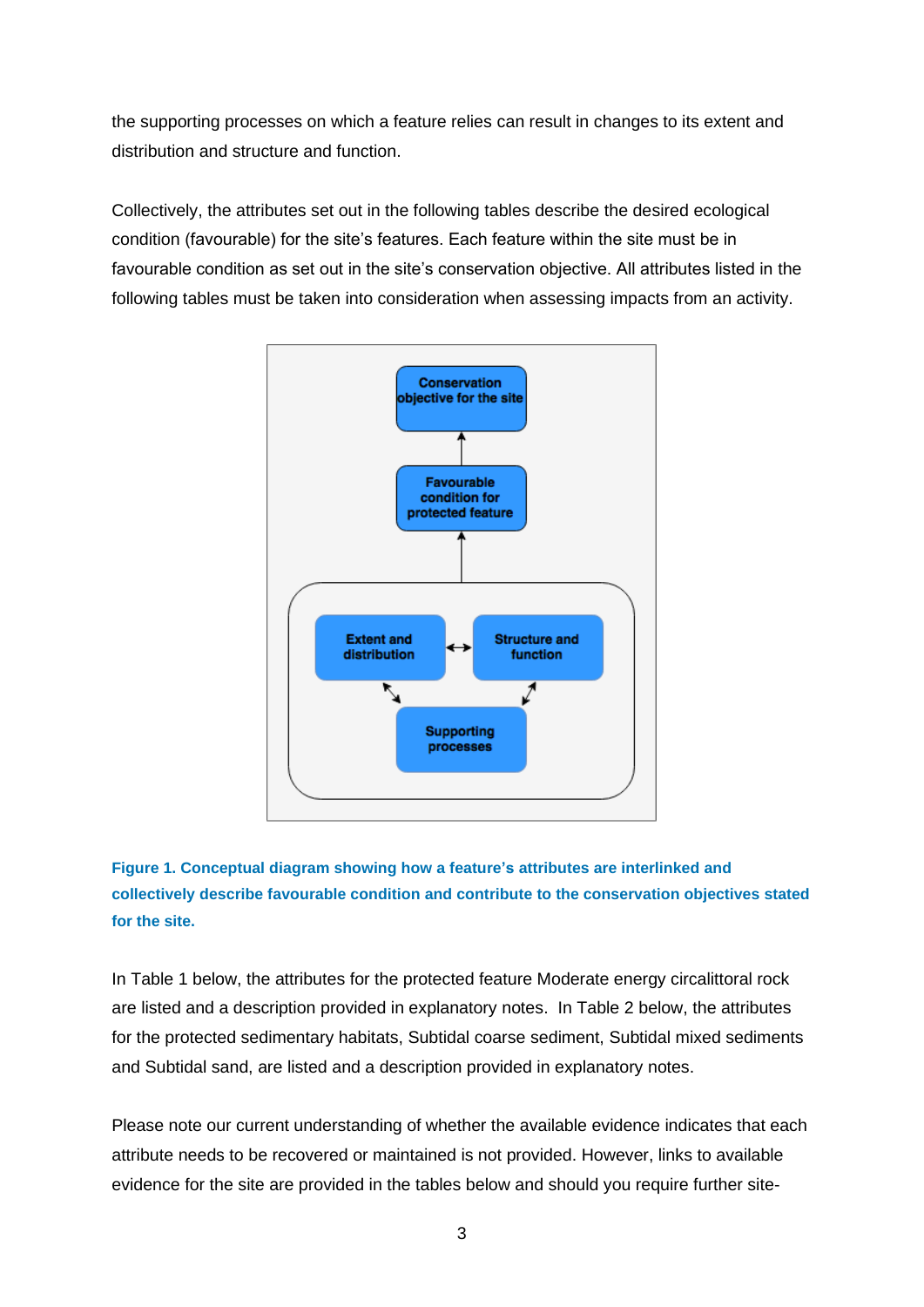specific information on the attributes listed for the site's features, please contact JNCC at [OffshoreMPAs@jncc.gov.uk.](mailto:OffshoreMPAs@jncc.gov.uk)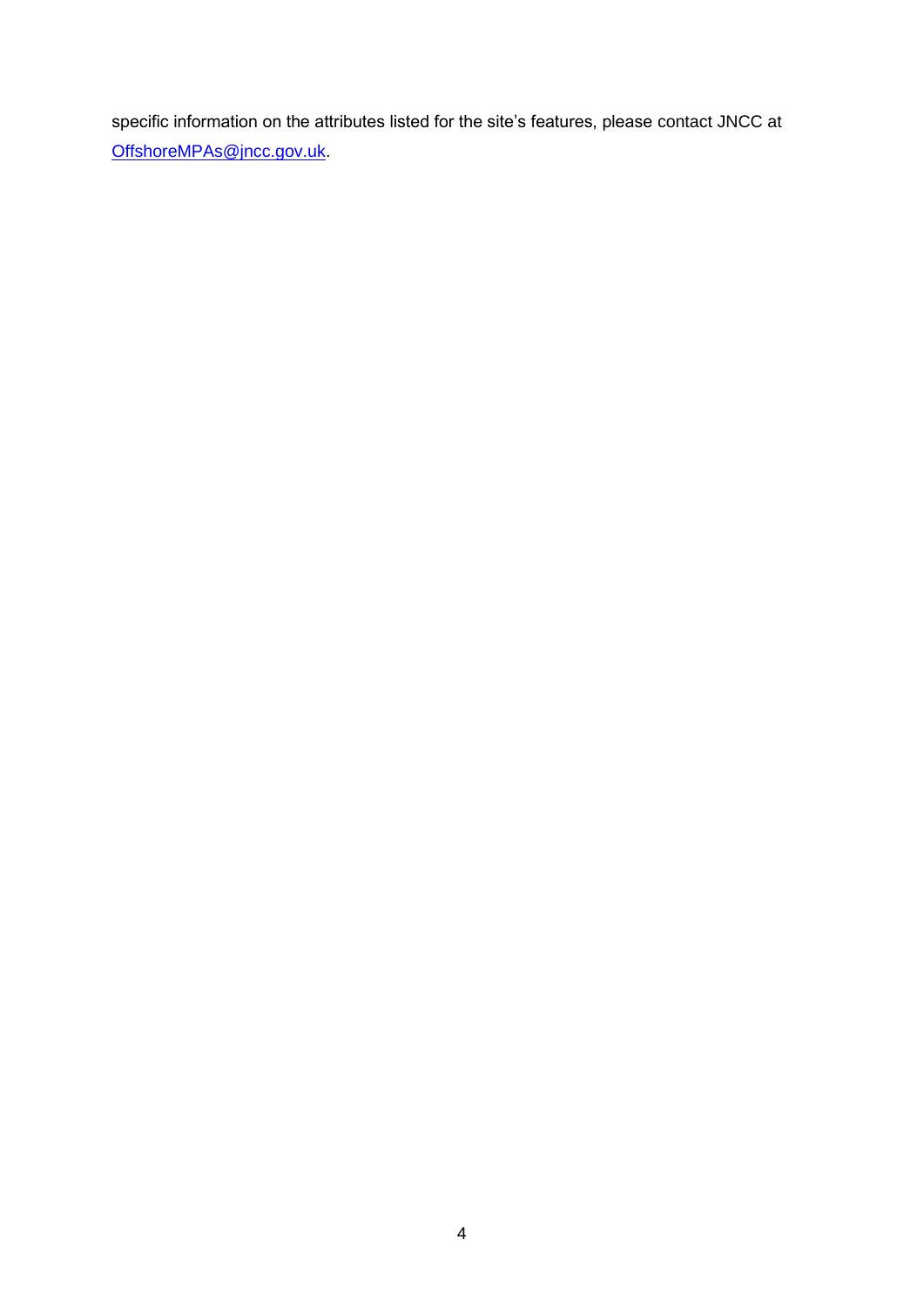# **Table 1: Supplementary advice on the conservation objectives for protected broad-scale habitat Moderate energy circalittoral rock in South of Celtic Deep MCZ.**

**Attribute: Extent and distribution**

**Objective: An objective has not been set for this attribute. Links to available evidence are provided below. Please contact JNCC at [OffshoreMPAs@jncc.gov.uk](mailto:OffshoreMPAs@jncc.gov.uk) for further site-specific information on this attribute.**

# **Explanatory notes**

Extent refers to the total area in the site occupied by the qualifying feature and must include consideration of its distribution, i.e. how it is spread out within the site. A reduction in extent has the potential to alter the biological and physical functioning of habitat types (Elliott *et al.,*1998). The distribution of a habitat influences the component communities present, and can contribute to the health and resilience of the feature (JNCC, 2004a). The extent within the site must be conserved to the full known distribution.

Rock habitats are defined by:

- *composition* (particle size);
- *energy level;* and
- <span id="page-5-0"></span>• *biological assemblages* - see [JNCC's Marine Habitats Correlation Table](https://hub.jncc.gov.uk/assets/62a16757-e0d1-4a29-a98e-948745804aec) for more detail about the range of biological communities (biotopes) that characterise rock habitats in the UK marine environment.

<span id="page-5-1"></span>A significant change in either of these criteria within an MPA could indicate a change in the distribution and extent of rock habitats within a site. The extent of rock is unlikely to change over time, unless as a result of human activity, though habitat boundaries may become indistinct if rock is covered by a thin layer of sediment (JNCC, 2004a). Reduction in extent has the potential to affect the functional roles of the biological communities associated with the habitat (Elliott *et al.,* 1998; Tillin and Tyler-Walters, 2014). Maintaining or restoring extent is therefore critical to maintaining or restoring the conservation status of rock habitats.

Hard compact substrata refers to rocks (including soft rock, e.g. chalk), boulders and cobbles. Such hard substrata that are covered by a thin and mobile veneer of sediment are classed as rock habitat if the associated biota is dependent on the hard substratum rather than the overlying sediment. A variety of subtidal topographic features are included in this habitat such as: vertical rock walls, horizontal ledges, overhangs, pinnacles, gullies, ridges, sloping or flat bed rock, broken rock and boulder and cobble fields (EC Instruction Manual, 2013).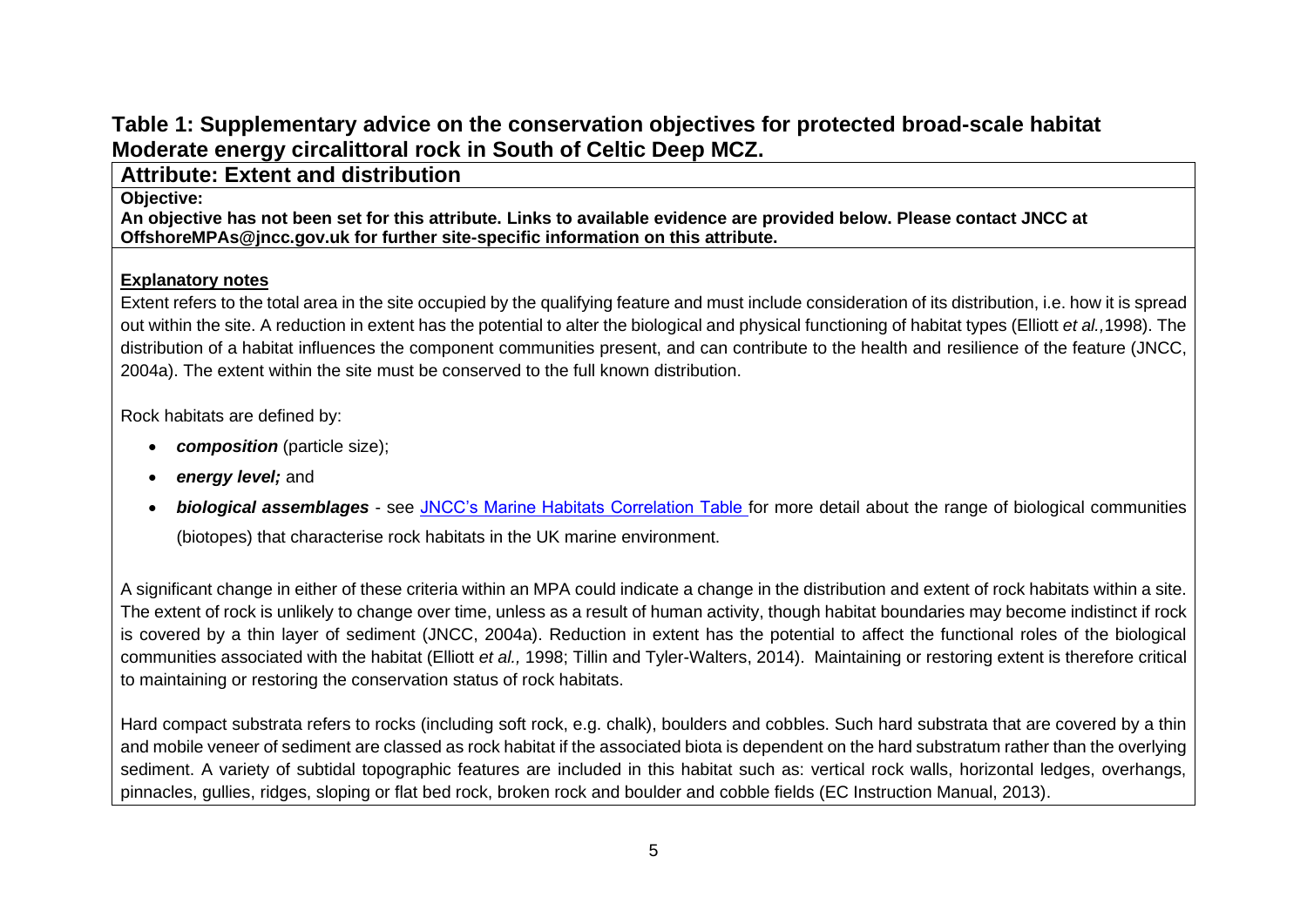The biological community composition found on rock habitats vary enormously and are influenced by factors such as wave action, strength of the tidal stream, water clarity, the degree of scouring/erosion, and the shape of the rock formations themselves (Sebens 1991; Barry & Dayton, 1991).

A general description of the different types of rock habitats found in the UK offshore marine environment of relevance to this MPA designation type is provided below:

• *A4.2 Moderate energy circalittoral rock* - Mainly occurs on exposed to moderately wave-exposed circalittoral bedrock and boulders, subject to moderately strong and weak tidal streams (EUNIS Classification, 2007).

# **Extent and distribution of the Moderate energy circalittoral rock within the site:**

-----------------------------------------------------------------------------------------------------------

The designated features for this site are Moderate energy circalittoral rock. The extent and distribution of the feature within the site is shown in the [site map.](https://jncc.gov.uk/mpa-mapper/?zoom=11¢er=-6.640,50.906&layerIds=43,44,45,46,71,78,67,74,55,56&baseLayerId=-2&activeFilters=) For further site specific information please see the [Site Information Centre.](https://jncc.gov.uk/our-work/south-of-celtic-deep-mpa)

For information on activities capable of affecting the protected features of the site, please see the Advice on Operations workbook (hyperlink is provided in the box at the top of this document).

# **Attribute: Structure and function**

**Objective:** 

**An objective has not been set for this attribute. Links to available evidence are provided below. Please contact JNCC at [OffshoreMPAs@jncc.gov.uk](mailto:OffshoreMPAs@jncc.gov.uk) for further site-specific information on this attribute.**

# **Explanatory notes**

<span id="page-6-0"></span>Structure encompasses both the physical structure of a habitat type together with the biological structure. Physical structure refers to [Finer](#page-7-2)  [scale topography s](#page-7-2)uch as the natural shape and surface complexity of the feature within the site. Physical structure can have a strong influence on the hydrodynamic regime at varying spatial scales in the marine environment as well as the presence and distribution of biological communities (Elliot *et al.,* 1998). This is particularly true of rock features which can be large-scale topographic features. The biological structure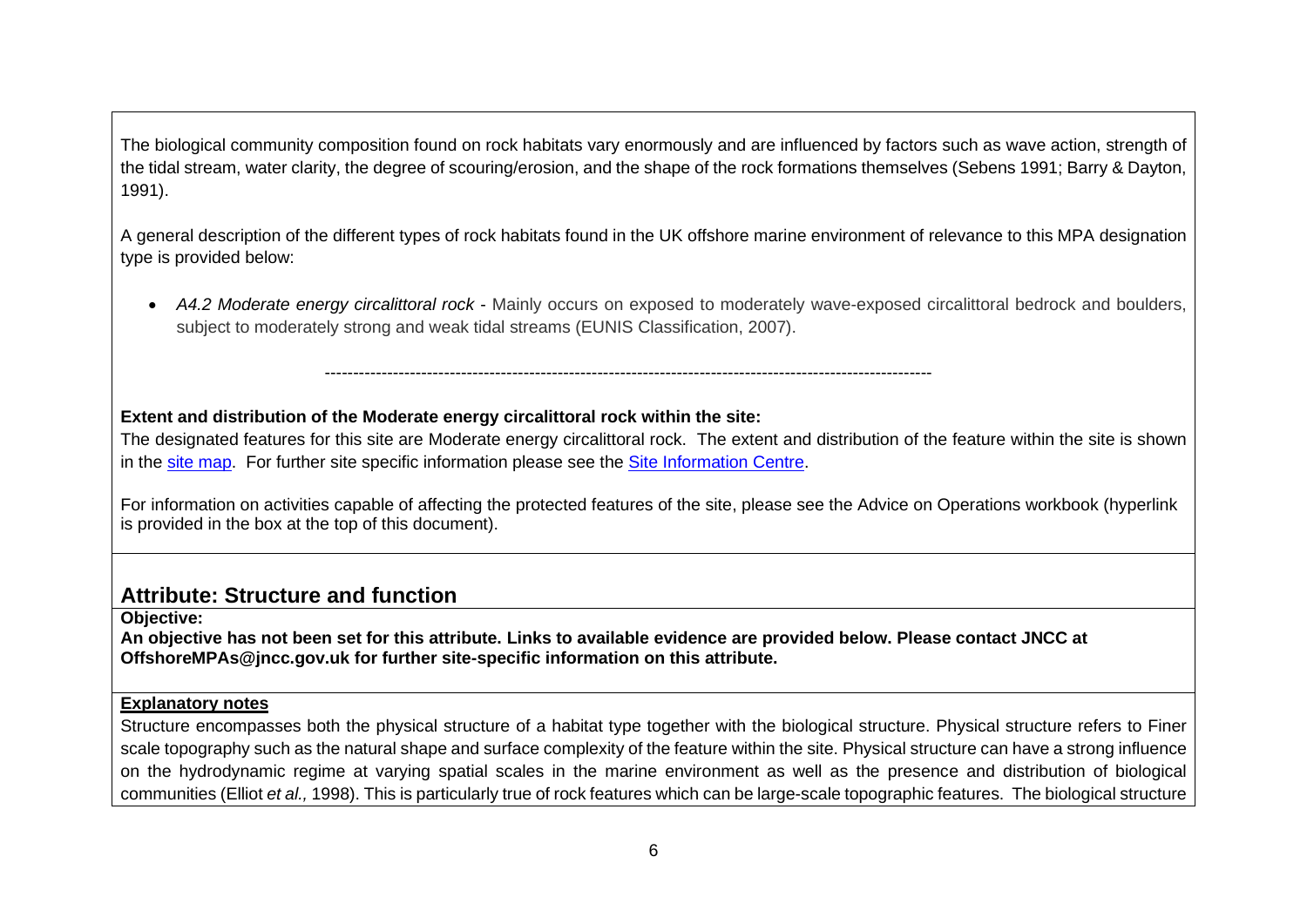refers to th[e Key and influential species](#page-7-3) an[d Characteristic communities](#page-8-1) present. Biological communities are important in not only characterising the rock feature but supporting the health of the feature i.e. its conservation status and the provision of ecosystem services by performing functional roles.

#### <span id="page-7-2"></span>**Physical structure: Finer scale topography**

Rock topography can be characterised by elevation from the surrounding seabed. Sessile species such as sponges, bryozoans and algae communities can thrive in shallower sites as the physical rock habitat arising from the seafloor provides a suitable substratum for attachment. Mobile species such as crustaceans, echinoderms and fish use the complexity of the physical structure of the rock habitat for shelter and hunting. Surface complexity can be highly variable depending factors such as rock type (i.e. hard or soft rock and the varying rugosity of substrate) and energy regime (i.e. erosion, stability of cobbles & boulders). Large immobile surfaces can develop very different communities to smaller rocks that maybe frequently overturned (i.e. during storms) (Sebens, 1991). Structural complexity can be provided by topographic features such as pavements, overhangs, cliffs, fissures, cracks, and crevices. Both provide heterogeneity, and the complexity of habitat is known to strongly influences megafaunal diversity and community composition [\(Lacharité](http://www.sciencedirect.com/science/article/pii/S0967063716303685#!) & Metaxas, 2017; Loke *et al.,* 2015; Loke & Todd*,* 2016), allowing for niche specialisation (Sebens, 1991). Substratum space is an essential resource for sedentary organisms, and its availability is one of the most important population controlling factors amongst sedentary organisms (Barnes & Hughes, 1982) found on rock habitats.

-----------------------------------------------------------------------------------------------------------

## <span id="page-7-3"></span>**Biological structure: Key and influential species**

<span id="page-7-0"></span>Key species form a part of the habitat structure or help to define a biotope. Influential species are those that have a core role in the structure and function of the habitat. For example, species that help to cycle nutrients and oxygen between seawater and the seabed supporting organisms that live within benthic and pelagic communities. Other key and influential species may include those which provide additional and elevated hard substrates for other species, known as 'secondary substratum' these may affect water flow and thus the transport of resources and propagules within the community (Sebens, 1991). Grazers, surface borers, predators or other species with a significant functional role linked to the habitat can also be influential species. Changes to the spatial distribution of communities across the feature could indicate changes to the overall feature (JNCC, 2004a). It is therefore important to conserve the key natural structural and influential species of the rock feature within the site to avoid diminishing biodiversity and ecosystem functioning within the habitat and to support its health (JNCC, 2004a; Hughes *et al.,* 2005).

<span id="page-7-1"></span>The key and influential species typical of rock features will vary greatly depending on location, energy regime and depth, as well as fine-scale physical, chemical and biological processes such as competition, grazing, predation (Barry & Dayton, 1991). Rock habitats can be highly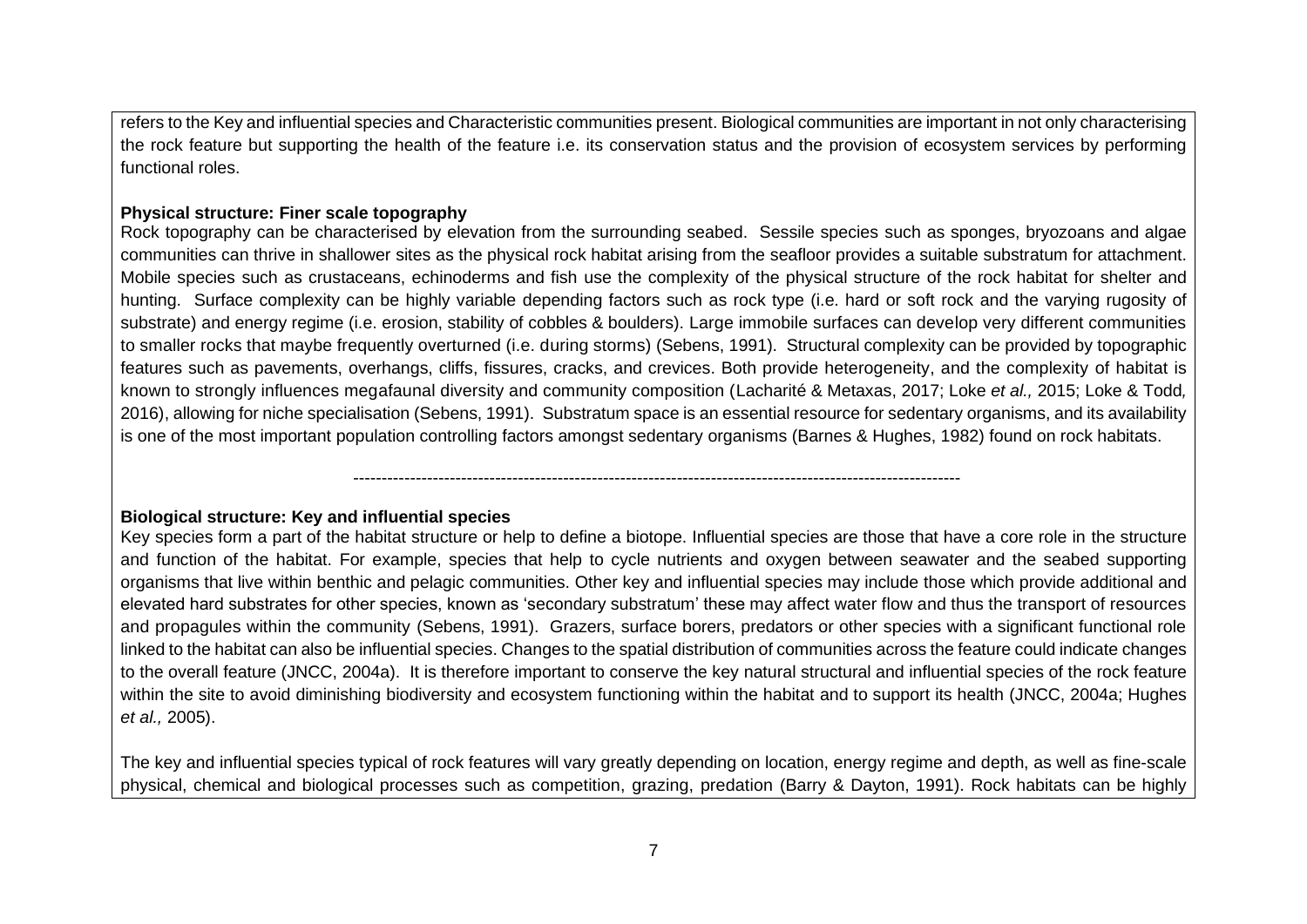variable in terms the communities that they support and often support a zonation of benthic species and communities. Biological cover is expected to be dominated by epifaunal species. Habitat structural composition and the local energy regime are those most likely to have the biggest influence on the expected biological structure. For example, energy levels have been found to influence the morphology & size of species such as the cup coral *Caryophyllia smithii* (Bell, 2002). Areas more sheltered from prevailing currents or wave action can support an abundance of attached bryozoans, hydroids and sea anemones.

Recovery of the communities associated with rock habitats also depends on the life history traits of the species themselves (e.g. their growth rate, longevity) and interactions with other species including predators. The scale of the disturbance and action of remaining key and influential species will also influence recovery. Furthermore, the environmental connectivity between populations or species patches, the suitability of the habitat (e.g. substrate type), depth, water and sediment quality (Mazik *et al.,* 2015) will also influence the habitat recovery potential.

-----------------------------------------------------------------------------------------------------------

## <span id="page-8-1"></span>**Biological structure: Characteristic communities**

The variety of communities present make up the habitat and reflect the habitat's overall character and conservation interest. Characteristic communities include, but are not limited to; i) representative communities, for example, those covering large areas, and ii) notable communities, for example, those that are nationally or locally rare or scarce such as those listed as OSPAR threatened or declining, or known to be particularly sensitive to anthropogenic activities.

The physical structure of substratum will influence the marine life that's likely to be present within a site. Structural and surface complexity, spaces between rocks, fissures and crevices are all examples of aspects that should be considered (Hiscock et al., 2006). The characteristic communities can be strongly influenced by the prevailing energy levels, with the strength of the tidal stream, turbidity of the waters and degree of scouring from sediments can all influence the communities present. Depending upon the energy regime present (high, moderate, low), a variety of encrusting species and those which attach to the rock can be expected, such as sponges, soft corals, crustose communities, polychaete, ascidians, hydroids and anemones. Other species present may include starfish, brittlestars, sea urchins, crabs, squat lobster, molluscs (such as Piddocks in cases of soft rock) and brachiopods.

<span id="page-8-0"></span>Changes to the spatial distribution of communities across the feature could indicate changes to the overall feature (JNCC, 2004a). For example, non-native species may become invasive and displace native organisms by preying on them or out-competing them for resources such as food, space or both. In some cases, this has led to the elimination of indigenous species from certain areas (JNCC, 2004b). It is therefore important to conserve the natural spatial distribution, composition, diversity and abundance of the main characterising biological communities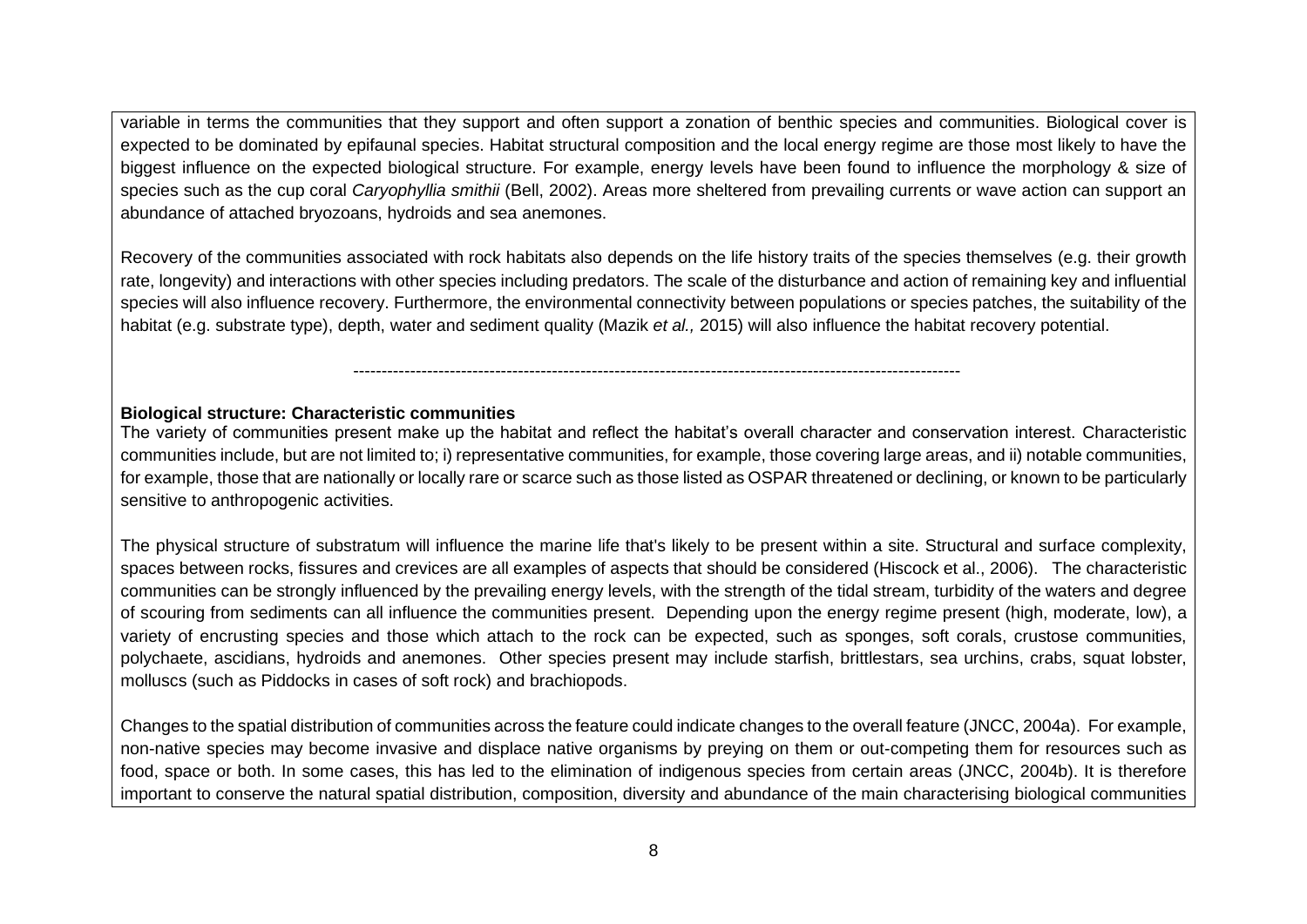of the rock within the site to avoid diminishing biodiversity and ecosystem functioning within the habitat and to support its health (JNCC, 2004a; Hughes *et al.,* 2005).

Similar to the biological structure of key and influential species, the recovery of characterising species is dependent on the influence of prevailing environmental conditions, life-history traits and interactions between species, with environmental connectivity between populations or species patches, the suitability of the habitat (e.g. substrate type), depth and water quality further influencing the recovery potential of habitats (Mazik *et al.,* 2015).

-----------------------------------------------------------------------------------------------------------

## **Function**

Functions are ecological processes that include sediment processing, secondary production, habitat modification, supply of recruits, bioengineering and biodeposition. These functions rely on the supporting natural processes and the growth and reproduction of those biological communities which characterise the habitat and provide a variety of functional roles within it (Norling *et al.,* 2007) i.e[. Key and influential species](#page-7-3) and [Characteristic communities](#page-8-1)

These functions can occur at a number of temporal and spatial scales and help to maintain the provision of ecosystem services locally and to the wider marine environment (ETC, 2011). Ecosystem services typically provided by rock features include:

• Nutrition: due to the level of primary and secondary productivity on or around rock habitat, a range of fish species use these areas as feeding and nursery grounds (Ellis 2012), depending upon the biogenic region.

There is no recovery potential if the physical structure of the rock feature is diminished or removed. The recovery of associated populations of individual species or communities depends on life history traits of species (e.g. their growth rate, longevity), and interactions with other species including predators. Furthermore, the environmental connectivity between populations or species patches, the suitability of the habitat (e.g. substrate type), depth, water and sediment quality (Mazik *et al.,* 2015) will also influence the recovery potential of features.

<span id="page-9-0"></span>The natural range of rock communities within the site should be conserved to ensure functions they provide support the health of the feature and the provision of ecosystem services to the wider marine environment.

# **Structure and function of the feature within the site**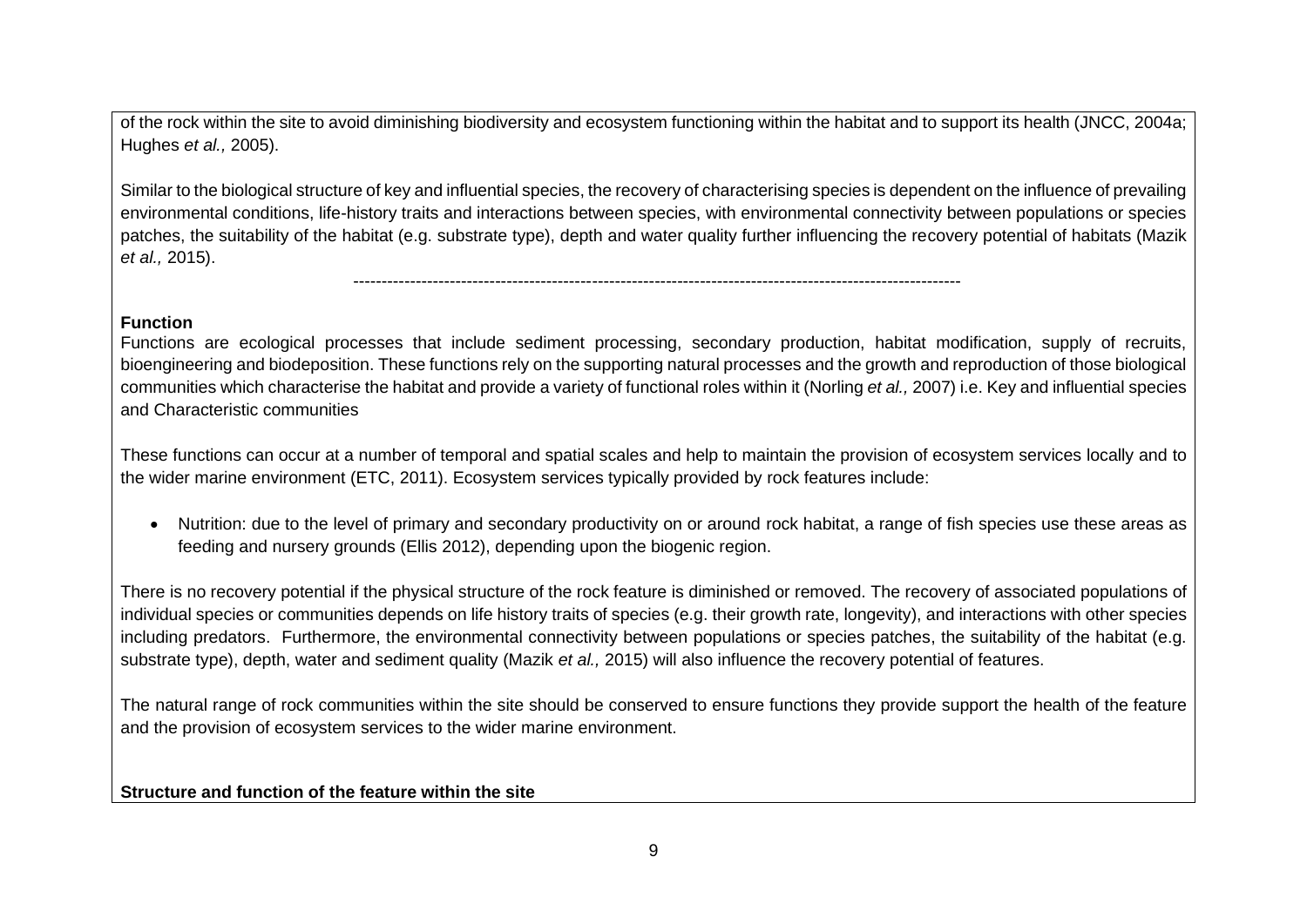For further site-specific information on the structure and function of the feature within the site, please see the [Site Information Centre.](https://jncc.gov.uk/our-work/south-of-celtic-deep-mpa)

For information on activities capable of affecting the protected features of the site, please see the Advice on Operations workbook (hyperlink is provided in the box at the top of this document).

# **Attribute: Supporting processes**

**Objective:** 

**An objective has not been set for this attribute. Links to available evidence are provided below. Please contact JNCC at [OffshoreMPAs@jncc.gov.uk](mailto:OffshoreMPAs@jncc.gov.uk) for further site-specific information on this attribute.**

# **Explanatory notes**

The rock feature relies on a range of supporting natural processes to support the functions (ecological processes) and help any recovery from adverse impacts. For the site to fully deliver the conservation benefits set out in the statement on conservation benefits, the following natural supporting processes must remain largely unimpeded:

# **Hydrodynamic regime**

Hydrodynamic regime refers to the speed and direction of currents, seabed shear stress and wave exposure. These mechanisms circulate food resource and propagules, influence water properties by distributing dissolved oxygen, and facilitating gas exchange from the surface to the seabed (Chamberlain *et al.,* 2001; Biles *et al.,* 2003; Hiscock *et al.,* 2004; Dutertre *et al.,* 2012). Shape and surface complexity of rock features can be influenced by coarse as well as finer-scale oceanographic processes, supporting the formation of topographic bedforms. The hydrodynamic regime plays a critical role in the natural formation, size structure and erosion of rock feature.

<span id="page-10-0"></span>The hydrodynamic regime can also influence the rate at which sediment is deposited, and this is known to influence the status of reef habitats and / or their associated communities. Sedimentation on reef habitats, though smothering, can influence community composition, alter species growth rates and potentially affect reproductive success, reducing larval recruitment.

<span id="page-10-1"></span>-----------------------------------------------------------------------------------------------------------

10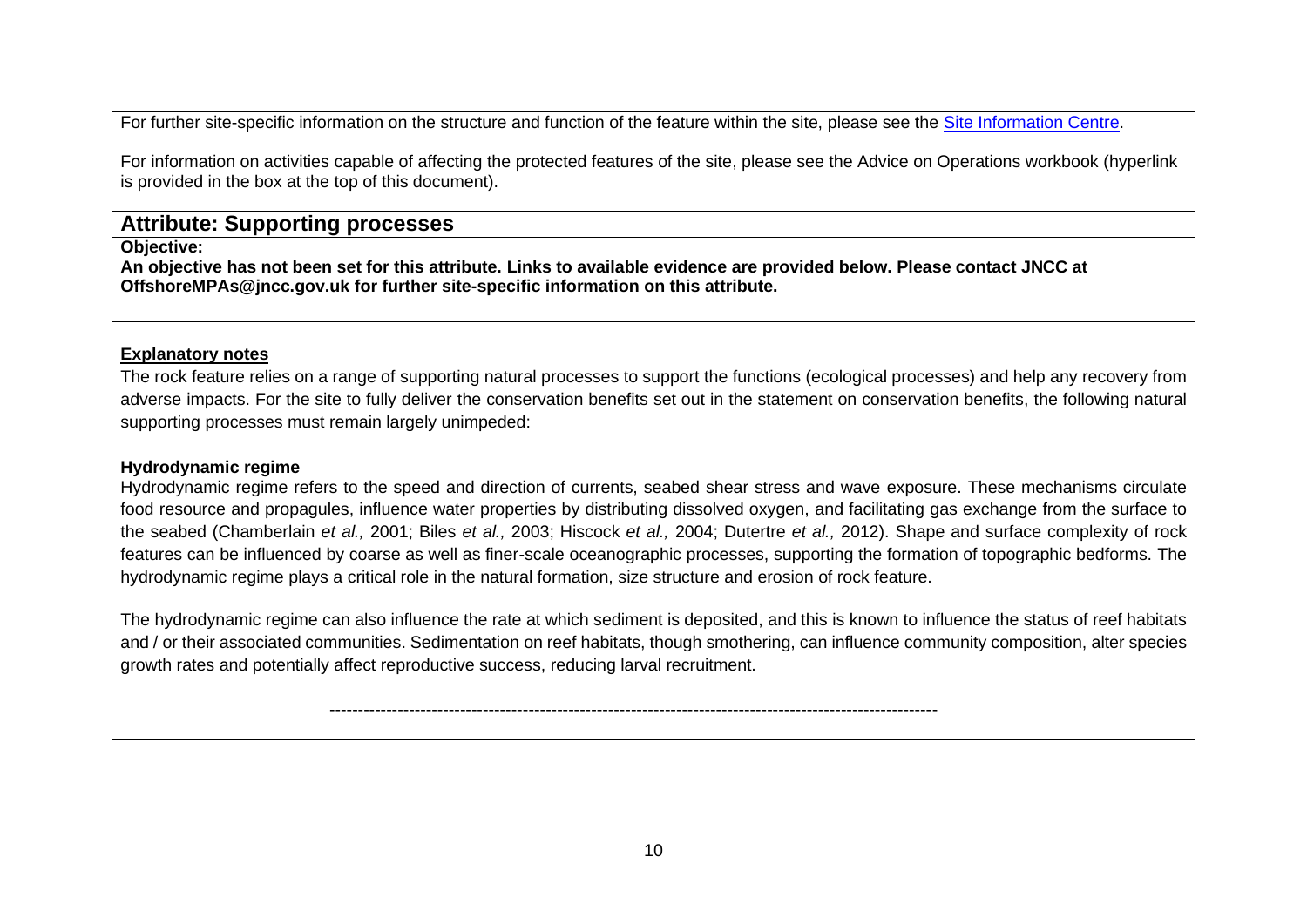# **Water and sediment quality**

Contaminants may also impact the ecology of a rock feature through a range of effects on different species within the habitat, depending on the nature of the contaminant (JNCC 2004a; UKTAG 2008; EA 2014). It is important therefore to avoid changing the natural [Water quality](#page-11-2) properties of a site and, as a minimum, ensure compliance with existing Environmental Quality Standards (EQS) as set out below.

# **Environmental Quality Standard (EQS)**

The targets listed below for water and sediment contaminants in the marine environment are based on existing targets within OSPAR or the Water Framework Directive (WFD) and require concentrations and effects to be kept within levels agreed in the existing legislation and international commitments. These targets are set out in [The UK Marine Strategy Part 1: The UK Initial Assessment,](https://www.gov.uk/government/uploads/system/uploads/attachment_data/file/69632/pb13860-marine-strategy-part1-20121220.pdf) 2012).

Aqueous contaminants must comply with water column annual average (AA) Environmental Quality Standards (EQSs) according to the amended Environmental Quality Standards Directive (EQSD) [\(2013/39/EU\)](http://eur-lex.europa.eu/LexUriServ/LexUriServ.do?uri=OJ:L:2013:226:0001:0017:EN:PDF), or levels equating to (High/Good) Status (according to Annex V of the Water Framework Directive (WFD) [\(2000/60/EC\)](http://eur-lex.europa.eu/legal-content/EN/TXT/?uri=CELEX:02000L0060-20141120), avoiding deterioration from existing levels.

Surface sediment contaminants (<1cm from the surface) must fall below the OSPAR Environment Assessment Criteria (EAC) or Effects Range Low (ERL) threshold. For example, mean cadmium levels must be maintained below the ERL of 1.2 mg per kg. For further information, see Chapter 5 of the OSPAR Quality Status Report [\(OSPAR 2010\)](http://qsr2010.ospar.org/en/index.html) and associated [QSR Assessments.](http://qsr2010.ospar.org/media/assessments/p00390_2009_CEMP_assessment_report.pdf)

<span id="page-11-0"></span>The following sources provide information regarding historic or existing contaminant levels in the marine environment:

- [Marine Environmental and Assessment National Database \(MERMAN\);](http://www.bodc.ac.uk/projects/uk/merman/project_overview/)
- The UK Benthos database available to download from the Oil and Gas UK website:
- Cefas Green Book:
- Strategic Environmental Assessment Contaminant Technical reports available to download from the British Geological Survey website:
- [Charting Progress 1: The State of the UK Seas](http://webarchive.nationalarchives.gov.uk/20141203174606/http:/chartingprogress.defra.gov.uk/charting-progress2005) (2005) and [Charting Progress 2: The State of the UK Seas](http://webarchive.nationalarchives.gov.uk/20141203170558/http:/chartingprogress.defra.gov.uk/) (2014).

# <span id="page-11-2"></span>**Water quality**

<span id="page-11-1"></span>The water quality properties that influence habitats include salinity, pH, temperature, suspended particulate concentration, nutrient concentrations and dissolved oxygen. They can act alone or in combination to affect habitats and their communities in different ways, depending on species-specific tolerances. In fully offshore habitats these parameters tend to be relatively more stable, particularly so for deeper waters, although there may be some natural seasonal variation. Water quality properties can influence the abundance, distribution and composition of communities at relatively local scales. Changes in any of the water quality properties can impact habitats and the communities they support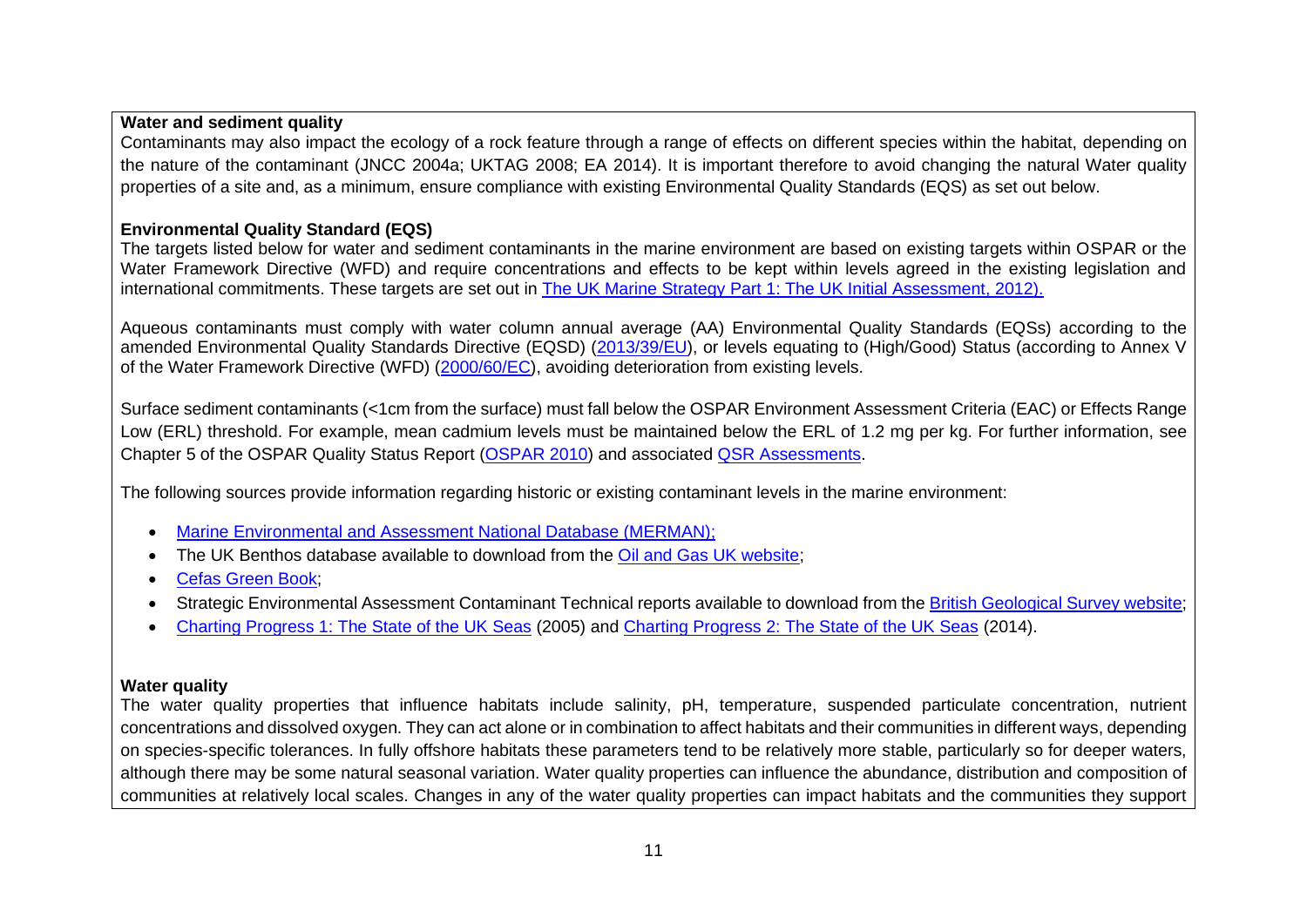(Elliot *et al.,*1998; Little, 2000; Gray and Elliot, 2009). Changes in suspended sediment in the water column may have a range of biological effects on different species within the habitat; affecting the ability to feed or breathe. A prolonged increase in suspended particulates for instance can have a number of implications, such as affecting fish health, clogging filtering organs of suspension feeding animals and affecting seabed sedimentation rates (Elliot *et al.,*1998). Low dissolved oxygen can have sub-lethal and lethal impacts on fish and infaunal and epifaunal communities (Best *et al.,* 2007). Concentrations of contaminants in the water column must not exceed the EQS listed above.

## **Supporting process for the feature within the site**

For further site-specific information on the natural processes which support the feature within the site, please see the [Site Information Centre.](https://jncc.gov.uk/our-work/south-of-celtic-deep-mpa)

-----------------------------------------------------------------------------------------------------------

For information on activities capable of affecting the protected features of the site, please see the Advice on Operations workbook (hyperlink is provided in the box at the top of this document).

# **Table 2: Supplementary advice on the conservation objectives for broad-scale habitats Subtidal coarse sediment, Subtidal mixed sediments and Subtidal sand in South of Celtic Deep MCZ.**

# **Attribute: Extent and distribution**

**Objective:** 

**An objective has not been set for this attribute. Links to available evidence are provided below. Please contact JNCC at [OffshoreMPAs@jncc.gov.uk](mailto:OffshoreMPAs@jncc.gov.uk) for further site-specific information on this attribute.**

# **Explanatory notes**

<span id="page-12-1"></span><span id="page-12-0"></span>Extent refers to the total area in the site occupied by Subtidal sedimentary habitats and must include consideration of their distribution i.e. how spread out they are within a site. A reduction in extent has the potential to alter the biological and physical functioning of Subtidal sedimentary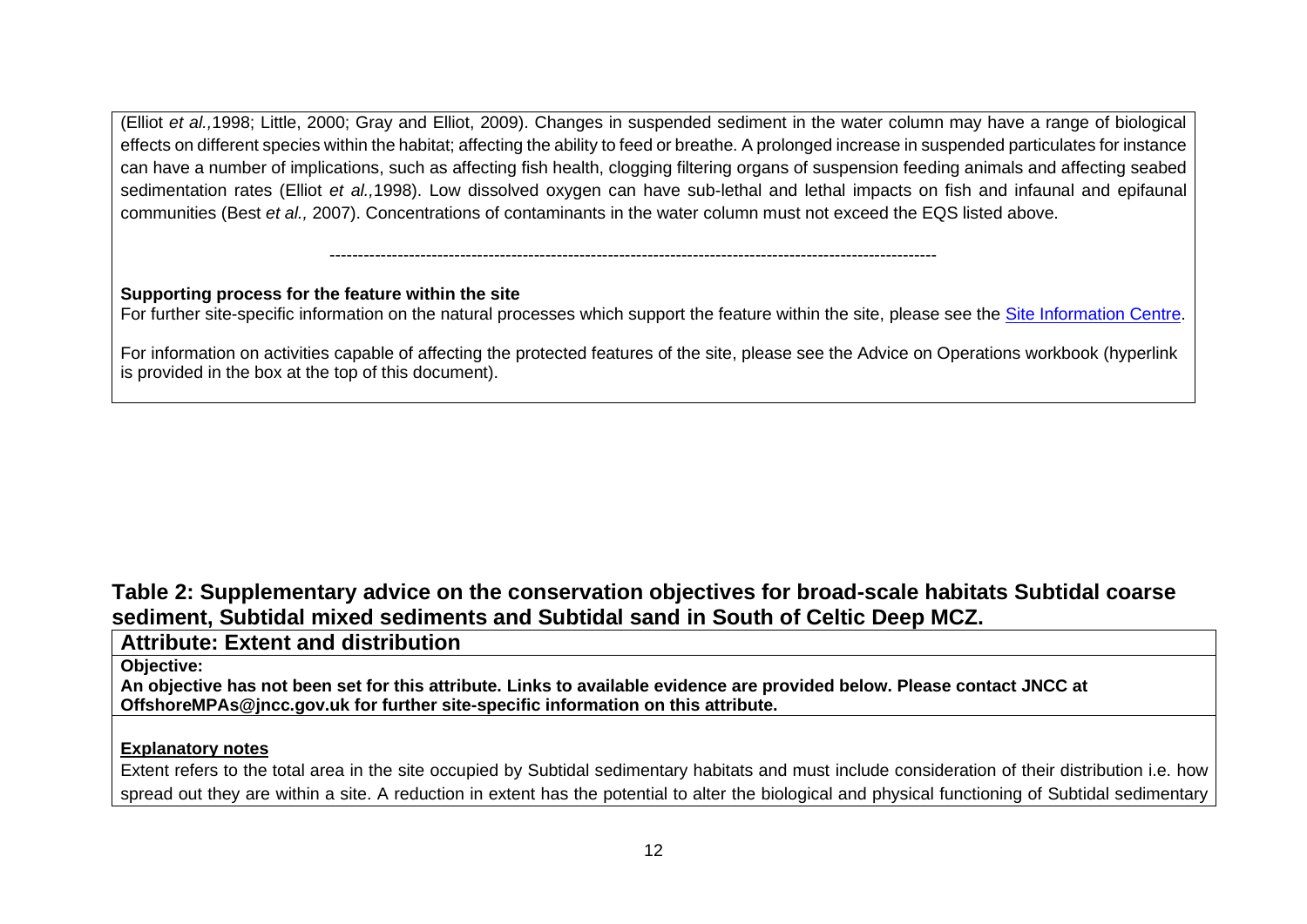habitat types (Elliott *et al.,* 1998; Tillin and Tyler-Walters, 2014). The distribution of a habitat influences the component communities present, and can contribute to the health and resilience of the feature (JNCC, 2004). The extent of the Subtidal sedimentary habitats within the site must be conserved to their full known distribution.

Subtidal sedimentary habitats are defined by:

- *Sediment composition* (grain size and type) (e.g. Cooper *et al.,* 2011; Coates *et al.,* 2015; 2016; Coblentz *et al.,* 2015). Some species can inhabit all types of sediment, whereas others are restricted to specific types; and
- *Biological assemblages* See [JNCC's Marine Habitats Correlation Table](https://hub.jncc.gov.uk/assets/62a16757-e0d1-4a29-a98e-948745804aec) for more detail about the range of biological communities (biotopes) that characterise Subtidal sedimentary habitats in the UK marine environment. In offshore environments, note that Subtidal sedimentary habitats are not typically dominated by algal communities.

A significant change in sediment composition and/or biological assemblages within an MPA could indicate a change in the distribution and extent of Subtidal sedimentary habitats within a site (see [UK Marine Monitoring Strategy](https://hub.jncc.gov.uk/assets/b15a8f81-40df-4a23-93d4-662c44d55598) for more information on significant change). Reduction in extent has the potential to affect the functional roles of the biological communities associated with Subtidal sedimentary habitats (Elliott *et al.,* 1998; Tillin and Tyler-Walters, 2014) e.g. a change from coarser to finer sediment would alter habitat characteristics, possibly favouring deposit feeders over suspension feeders (Tillin and Tyler-Walters, 2014). Maintaining extent is therefore critical to maintaining or improving conservation status of Subtidal sedimentary habitats.

A general description of the different types of Subtidal sedimentary habitats found in the UK offshore marine environment of relevance to this MPA is provided below:

- *A5.1 Subtidal coarse sediment* Comprises of coarse sand, gravel, pebbles, shingle and cobbles. These sediments typically have low silt content and are characterised by robust fauna, including venerid bivalves (Connor *et al.,* 2004). The particle sizes of Subtidal coarse sediments are classed as more than 0.063 mm but predominantly contain grains sizes in excess of 2 mm (McBreen and Askew, 2011).
- *A5.2 Subtidal sand* Comprises of clean medium to fine sands or non-cohesive slightly muddy sands. Such habitats are often subject to a degree of wave action or tidal currents which restrict the silt and clay content to less than 15%. This habitat is characterised by a range of taxa including polychaetes, bivalve molluscs and amphipods (Connor *et al.,* 2004). Subtidal sand is defined by the ratio of mud to sand being lower than 4:1, with particle sizes of less than 0.063 mm for mud and 0.063 mm to 2 mm for sand (McBreen and Askew, 2011).
- *A5.4 Subtidal mixed sediments* Comprises of mixed sediments found from extreme low water to deep, offshore circalittoral habitats. These habitats include a range of sediments, such as heterogeneous muddy gravelly sands and mosaics of cobbles and pebbles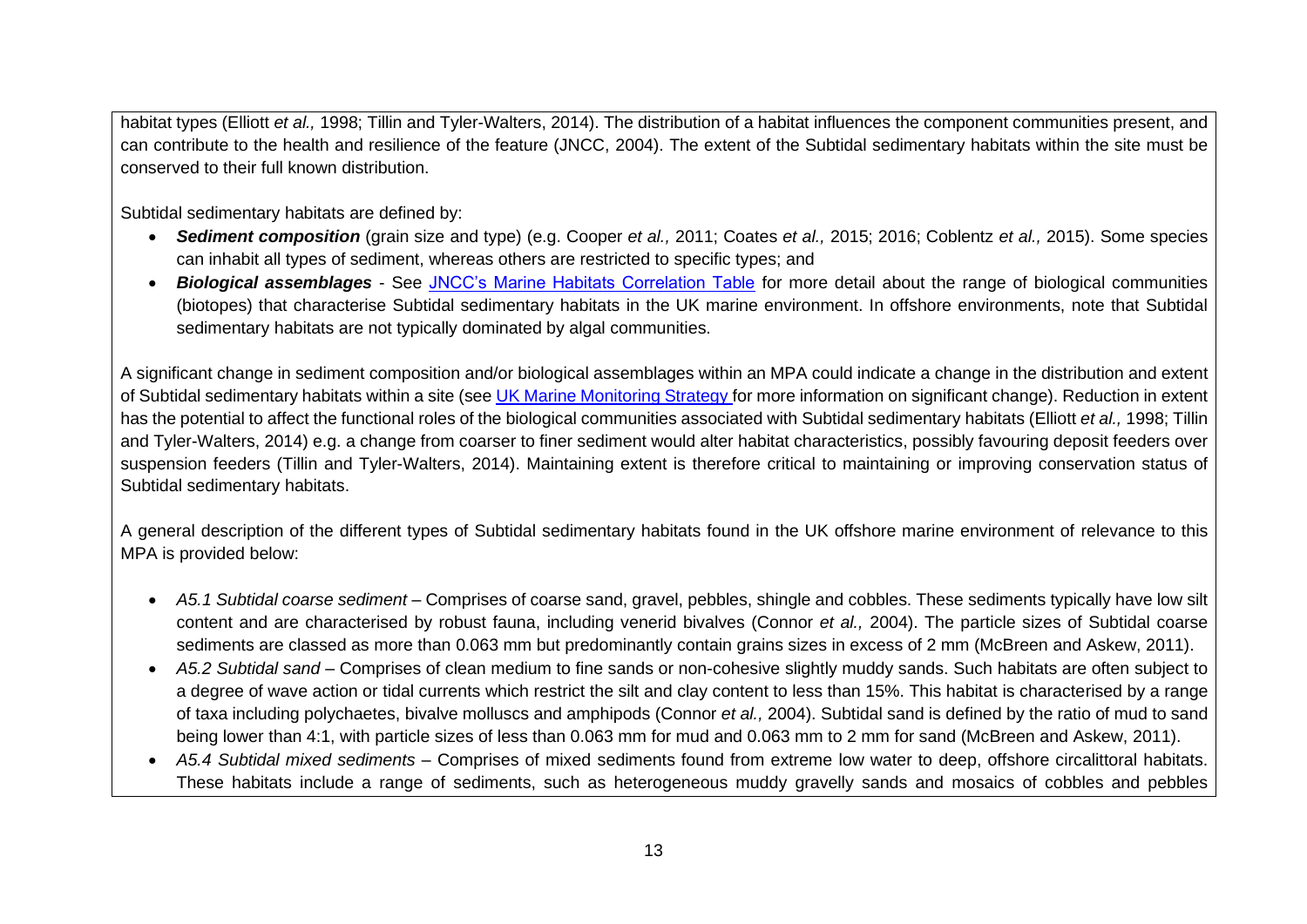embedded in or lying upon sand, gravel or mud. Mixed sediments include mosaic habitats, such as superficial waves or ribbons of sand on a gravel bed or areas of lag deposits with cobbles/pebbles embedded in sand or mud and are less well defined, sometimes overlapping other habitat or biological subtypes. These habitats may support a wide range of infauna and epibionts, including polychaetes, bivalves, echinoderms, anemones, hydroids and bryozoans (Connor *et al.,* 2004). Subtidal mixed sediments are classed by a range sediment sizes, predominantly more than 0.063 mm, but mud may also be present (McBreen and Askew, 2011).

#### **Extent and distribution of the broad-scale habitats within the site**

The designated features for this site are Subtidal coarse sediment, Subtidal mixed sediments and Subtidal sand. The extent and distribution of these features within the site is shown in the [site map.](https://jncc.gov.uk/mpa-mapper/?zoom=11¢er=-6.640,50.906&layerIds=43,44,45,46,71,78,67,74,55,56&baseLayerId=-2&activeFilters=) For further site specific information please see the [Site Information Centre.](https://jncc.gov.uk/our-work/south-of-celtic-deep-mpa)

For information on activities capable of affecting the protected features of the site, please see the Advice on Operations workbook (hyperlink is provided in the box at the top of this document).

# **Attribute: Structure and function**

**Objective:** 

**An objective has not been set for this attribute. Links to available evidence are provided below. Please contact JNCC at [OffshoreMPAs@jncc.gov.uk](mailto:OffshoreMPAs@jncc.gov.uk) for further site-specific information on this attribute.**

-----------------------------------------------------------------------------------------------------------

#### **Explanatory notes**

Structure refers to the physical structure of a Subtidal sedimentary habitat and its biological structure. Physical structure refers to finer scale [topography](#page-14-2) and [sediment composition.](#page-15-2) Biological structure refers to the [key and influential species](#page-15-3) and [characteristic communities](#page-16-1) present.

#### <span id="page-14-2"></span>**Physical structure: Finer scale topography**

<span id="page-14-1"></span><span id="page-14-0"></span>The topography of Subtidal sedimentary habitats may be characterised by features, such as mega-ripples, banks and mounds, which are either formed and maintained by ongoing hydrodynamic processes (active bedforms) or the result of long since passed geological processes (relict bedforms). As these bedforms support different sedimentary habitats and associated communities compared to the surrounding seabed it is important that they are conserved (Elliott *et al.,* 1998; Barros *et al.,* 2004; Limpenny *et al.,* 2011). Recovery of active bedforms is likely so long as the prevailing hydrodynamic regime remains largely unimpeded. However, the reverse is true with regards to relict bedforms.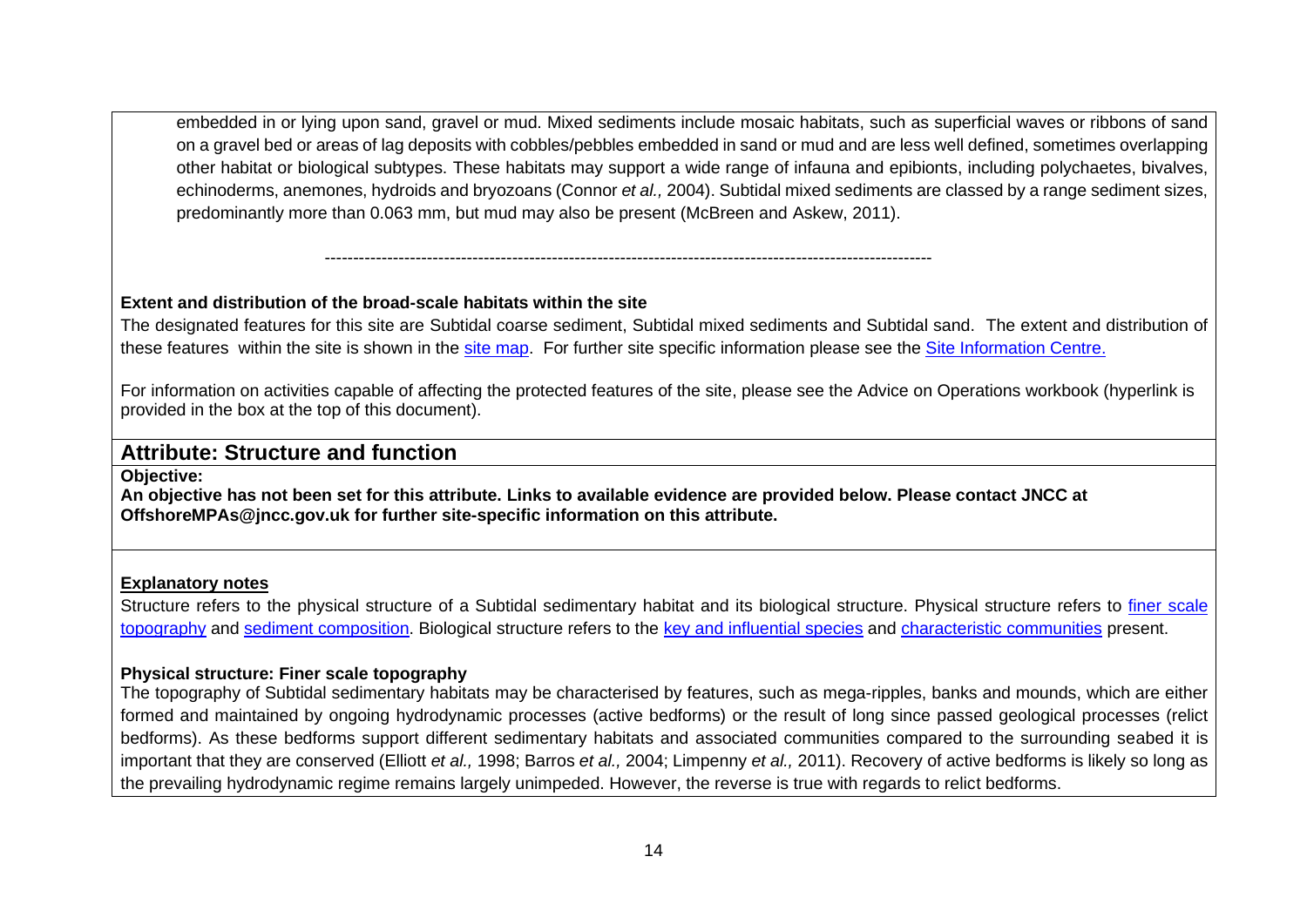# <span id="page-15-2"></span>**Physical structure: Sediment composition**

On the continental shelf, sediment composition is highly dependent on the prevailing hydrodynamic regime. Coarser sediments tend to dominate in high energy environments that are subject to strong prevailing currents. Conversely, finer sedimentary habitats are typically associated with lower energy environments. However, storm conditions can mobilise all sediment types, including the coarser fractions, most notably in shallower waters (Green *et al.,* 1995).

-----------------------------------------------------------------------------------------------------------

In deeper waters, bottom currents may impact sediment composition through erosional and depositional processes (Sayago-Gil *et al.,* 2010). The continental shelf edge and upper continental slope (>200 m) have been shown to be impacted by currents, influencing sediment composition by depositing finer particles in deeper waters (Hughes, 2014). Indeed, mud content can increase exponentially with depth as hydrodynamic influence is reduced (Bett, 2012).

As sediment composition may be a key driver influencing biological community composition it is important that natural sediment composition is conserved (Cooper *et al.,* 2011; Coates *et al.,* 2015; 2016; Coblentz *et al.,* 2015).

-----------------------------------------------------------------------------------------------------------

<span id="page-15-3"></span>**Biological structure: Key and influential species**

<span id="page-15-0"></span>Key and influential species are those that have a core role in determining the structure and function of Subtidal sedimentary habitats. For example, bioturbating species (animals that forage and burrow tunnels, holes and pits in the seabed) help recycle nutrients and oxygen between the seawater and the seabed supporting the organisms that live within and on the sediment. Grazers, surface borers, predators or other species with a significant functional role linked to the Subtidal sedimentary habitats can also be classed as a key or influential species. Changes to the spatial distribution of communities across a Subtidal sedimentary habitat could indicate changes to the overall feature and as a result how it functions (JNCC, 2004). It is important to conserve the key and influential species of a site to avoid diminishing biodiversity and the ecosystem functioning provided by the protected Subtidal sedimentary habitats, and to support their conservation status (JNCC, 2004; Hughes *et al.,* 2005).

<span id="page-15-1"></span>Due to the prevailing influence of the hydrodynamic regime, higher energy, coarser sedimentary habitats show greater recovery potential following impact than lower energy, finer sedimentary habitats (Dernie *et al.,* 2003). Recovery of the feature is thought to be largely dependent on the scale of the disturbance and action of remaining key and influential species, such as burrowers. However, recovery of the communities associated with Subtidal sedimentary habitats also depends on the life-history traits of the species themselves (e.g. their growth rate, longevity) and their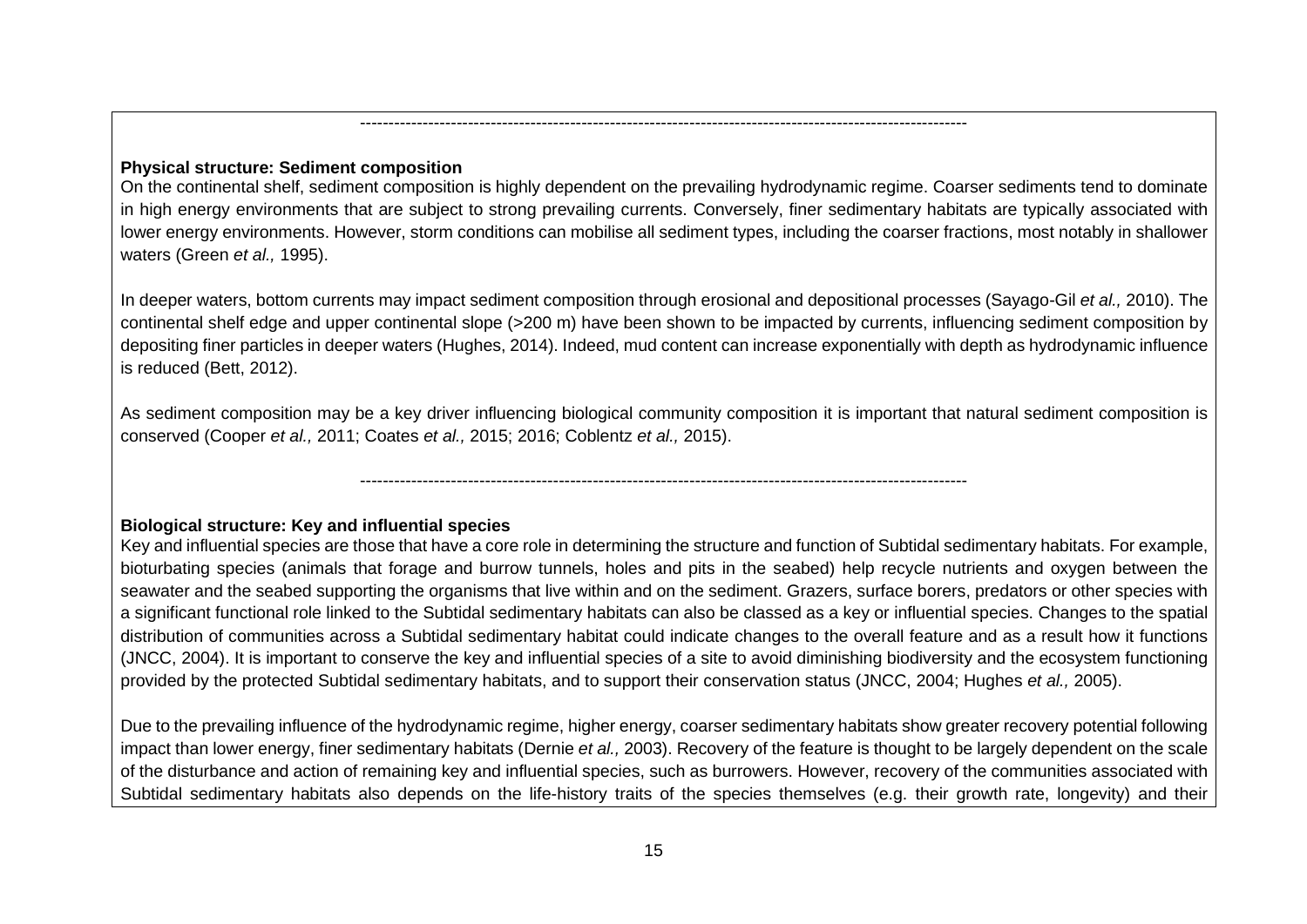interactions with other species, including predators and prey. Furthermore, the environmental connectivity between populations or species patches, the suitability of the habitat (e.g. substrate type), depth, water and sediment quality will also influence the recovery potential of Subtidal sedimentary habitats (Mazik *et al.,* 2015).

-----------------------------------------------------------------------------------------------------------

## <span id="page-16-1"></span>**Biological structure: Characteristic communities**

The variety of biological communities present make up the habitat and reflect the habitat's overall character and conservation interest. Characteristic communities include, but are not limited to, representative communities, such as those covering large areas, and notable communities, such as those that are nationally or locally rare or scarce, listed as OSPAR threatened and/or declining, or known to be particularly sensitive to anthropogenic activities.

Biological communities within Subtidal sedimentary habitats vary greatly depending on location, sediment type and depth, as well as other physical, chemical and biological processes. Burrowing bivalves and infaunal polychaetes thrive in coarse sedimentary habitats where the sediment is well-oxygenated with animals, such as hermit crabs, flatfish and starfish, living on the seabed. In deeper and more sheltered areas, the effects of wave action and prevailing currents may be diminished, resulting in finer sedimentary habitats where burrowing species may have a key role to play in maintaining the biological diversity of the habitat.

Changes to the spatial distribution of biological communities across a Subtidal sedimentary habitat could indicate changes to the overall feature (JNCC, 2004). It is therefore important to conserve the natural spatial distribution, composition, diversity and abundance of the main characterising biological communities of the Subtidal sedimentary habitats within a site to avoid diminishing biodiversity and ecosystem functioning within the habitat and to support its health (JNCC, 2004; Hughes *et al.,* 2005).

<span id="page-16-0"></span>Similar to the biological structure of key and influential species, the recovery of characterising species is dependent on the influence of prevailing environmental conditions, life-history traits and interactions between species, with environmental connectivity between populations or species patches, the suitability of the habitat (e.g. substrate type), depth, water and sediment quality further influencing the recovery potential of Subtidal sedimentary habitats (Mazik *et al.,* 2015).

-----------------------------------------------------------------------------------------------------------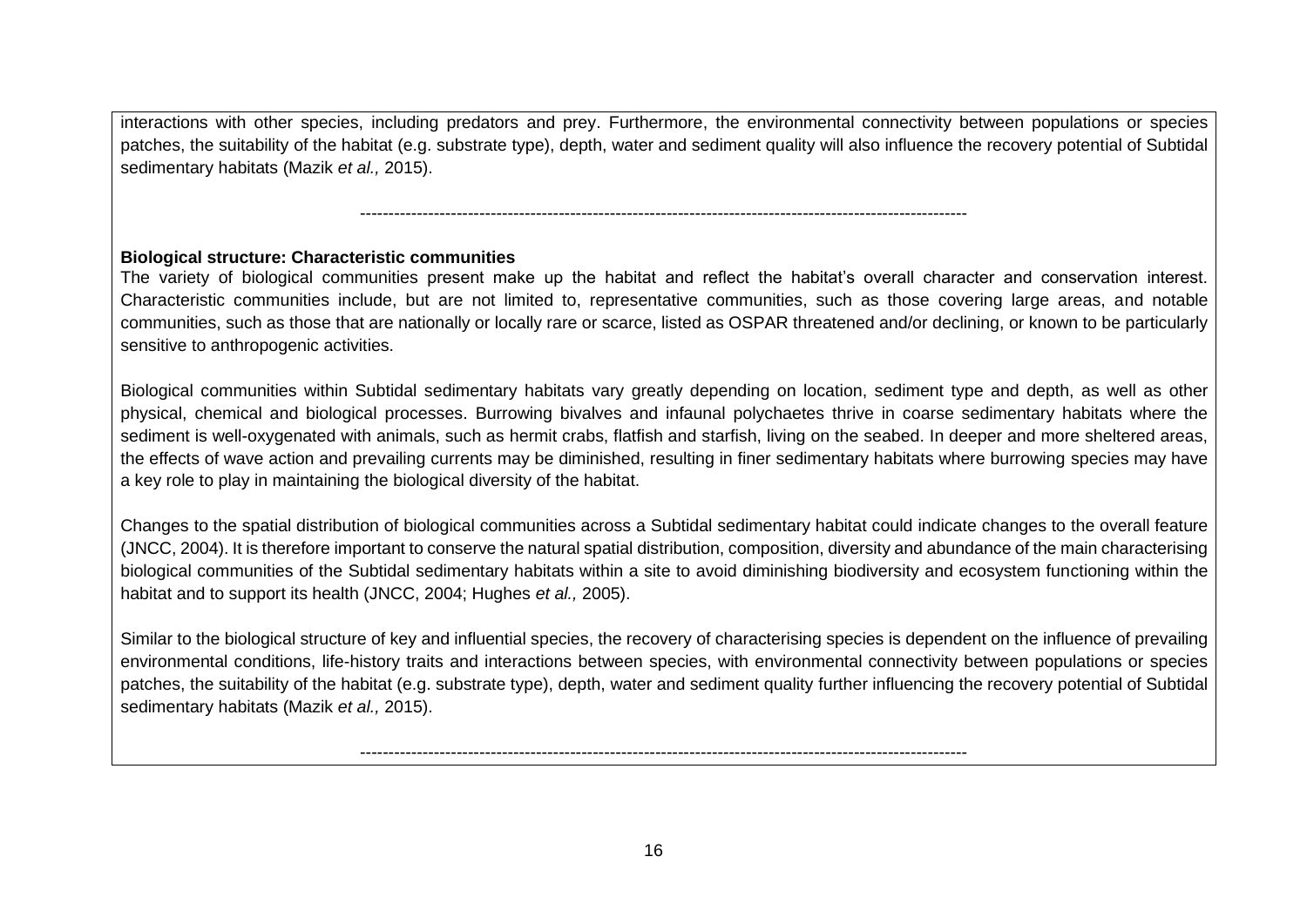#### **Function**

Functions are ecological processes that include sediment processing, secondary production, habitat modification, supply of recruits, bioengineering and biodeposition. These functions rely on the supporting natural processes and the growth and reproduction of those biological communities which characterise the habitat and provide a variety of functional roles within it (Norling *et al.,* 2007), i.e. the [key and influential](#page-15-3)  [species](#page-15-3) and [characteristic communities](#page-16-1) present. These functions can occur at a number of temporal and spatial scales and help to maintain the provision of ecosystem services locally and to the wider marine environment (ETC, 2011).

Ecosystem services that may be provided by Subtidal sedimentary habitats include:

- Nutrition: Different sediment types offer habitat for various commercial species, for instance mud habitats can be suitable for Norway lobster (Sabatini and Hill, 2008) and shallow sandy sediments can offer habitat for sand eels (Rowley, 2008), which in turn are prey for larger marine species, including birds and mammals (FRS, 2017);
- Bird and whale watching: Foraging seals, cetaceans and seabirds may also be found in greater numbers near some Subtidal sedimentary habitats due to the common occurrence of prey for the birds and mammals (e.g. Daunt *et al.,* 2008; Scott *et al,* 2010; Camphuysen *et al.,* 2011; McConnell *et al.,* 1999, Jones *et al.,* 2013);
- Climate regulation: Providing a long-term sink for carbon within sedimentary habitats.

<span id="page-17-0"></span>Similar to the biological structure of key and influential species and characterising species is dependent on the influence of prevailing environmental conditions, life-history traits and interactions between species: environmental connectivity between populations or species patches, the suitability of the habitat (e.g. substrate type), depth, water and sediment quality further influencing the recovery potential of Subtidal sedimentary habitats (Mazik *et al.,* 2015). It is critical to ensure that the extent and distribution of Subtidal sedimentary habitats within a site, along with the composition of any key and influential species and characteristic biological communities, are conserved to ensure the functions they provide are maintained.

-----------------------------------------------------------------------------------------------------------

#### **Structure and function of the feature within the site**

For further site-specific information on the structure and function of the feature within the site, please see the [Site Information Centre.](https://jncc.gov.uk/our-work/south-of-celtic-deep-mpa)

For information on activities capable of affecting the protected features of the site, please see the Advice on Operations workbook (hyperlink is provided in the box at the top of this document).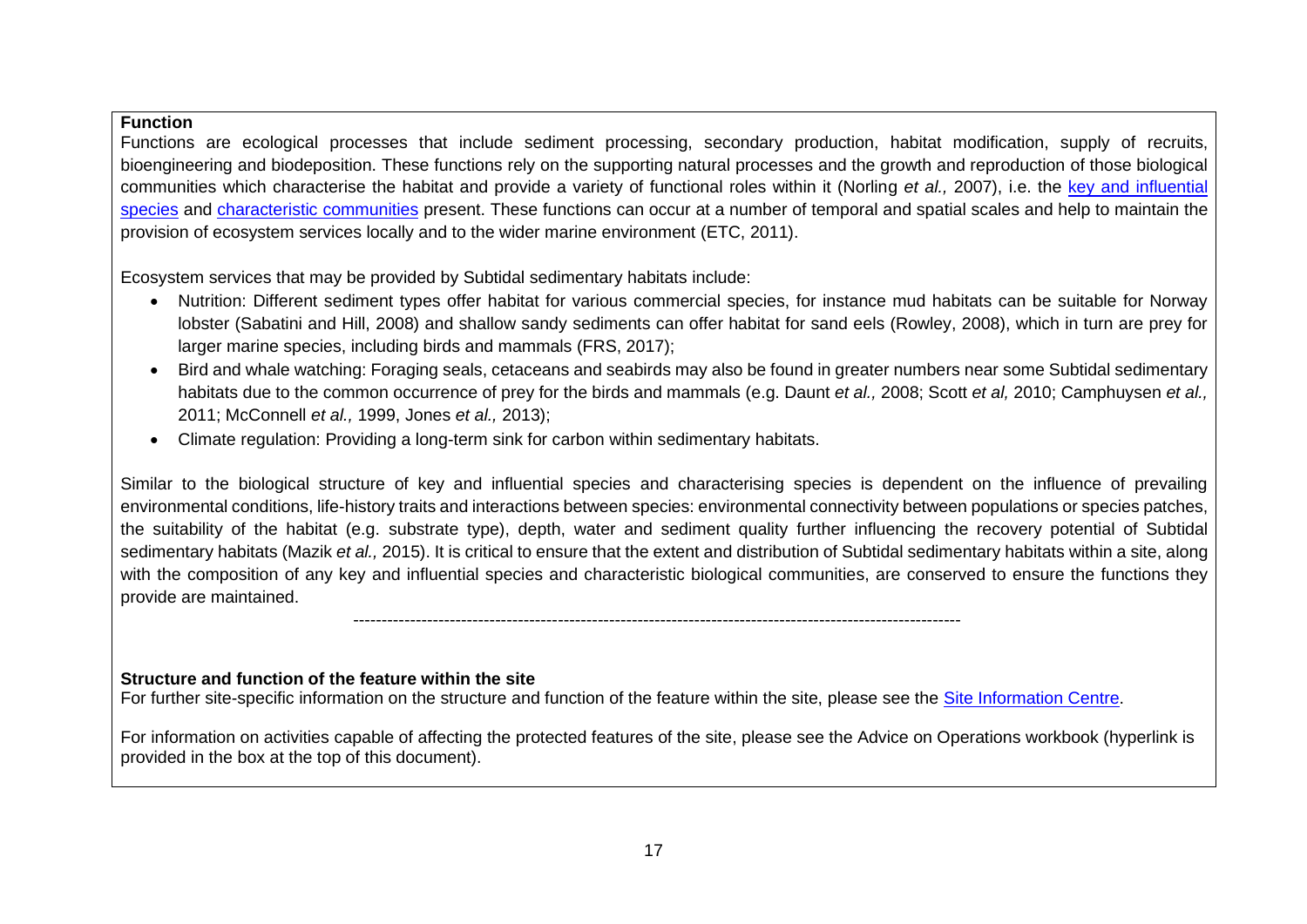# **Attribute: Supporting processes**

# **Objective:**

**An objective has not been set for this attribute. Links to available evidence are provided below. Please contact JNCC at [OffshoreMPAs@jncc.gov.uk](mailto:OffshoreMPAs@jncc.gov.uk) for further site-specific information on this attribute.**

# **Explanatory notes**

Subtidal sedimentary habitats and the communities they support rely on a range of natural processes to support function (ecological processes) and help any recovery from adverse impacts. For the site to fully deliver the conservation benefits set out in the statement on conservation benefits (hyperlink is provided in the box at the top of this document), the following natural supporting processes must remain largely unimpeded - [Hydrodynamic regime](#page-18-3) and [Water and sediment quality.](#page-18-4)

# <span id="page-18-3"></span>**Hydrodynamic regime**

<span id="page-18-0"></span>Hydrodynamic regime refers to the speed and direction of currents, seabed shear stress and wave exposure. These mechanisms circulate food resources and propagules, as well as influence water properties by distributing dissolved oxygen, and facilitate gas exchange from the surface to the seabed (Chamberlain *et al.,* 2001; Biles *et al.,* 2003; Hiscock *et al.,* 2004; Dutertre *et al.,* 2012). Hydrodynamic regime also effects the movement, size and sorting of sediment particles. Shape and surface complexity within Subtidal sedimentary habitat types can be influenced by hydrographic processes, supporting the formation of topographic bedforms (see [finer scale topography\)](#page-14-2). Typically, the influence of hydrodynamic regime on Subtidal sedimentary habitats is less pronounced in deeper waters, although contour-following currents (e.g. on the continental slope) and occasional episodes of dynamic flows can occur (Gage, 2001).

# <span id="page-18-4"></span>**Water and sediment quality**

Contaminants may affect the ecology of Subtidal sedimentary habitats through a range of effects on different species within the habitat, depending on the nature of the contaminant (JNCC, 2004; UKTAG, 2008) It is therefore important to avoid changing the natural [water quality](#page-19-1) and [sediment](#page-20-1)  [quality](#page-20-1) in a site and, as a minimum, ensure compliance with existing Environmental Quality Standards (EQSs).

-----------------------------------------------------------------------------------------------------------

# **Environmental Quality Standard (EQS)**

<span id="page-18-2"></span><span id="page-18-1"></span>The targets listed below for water and sedimentary contaminants in the marine environment and are based on existing targets within OSPAR or the Water Framework Directive (WFD) that require concentrations and effects to be kept within levels agreed in the existing legislation and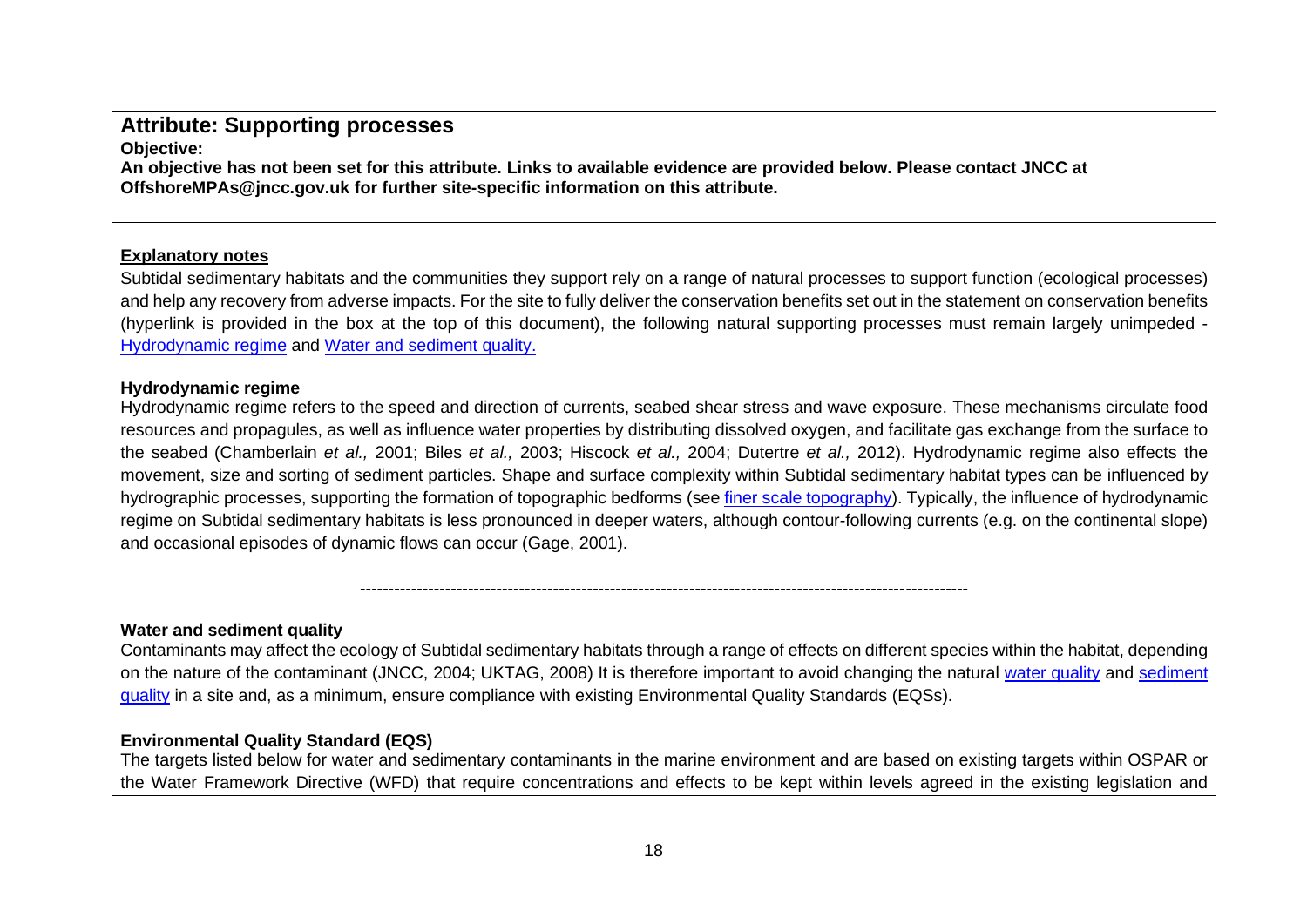international commitments as set out in [The UK Marine Strategy Part 1: The UK Initial Assessment \(2012\).](https://www.gov.uk/government/uploads/system/uploads/attachment_data/file/69632/pb13860-marine-strategy-part1-20121220.pdf) Aqueous contaminants must comply with water column annual average (AA) EQSs according to the amended EQS Directive [\(2013/39/EU\)](http://eur-lex.europa.eu/LexUriServ/LexUriServ.do?uri=OJ:L:2013:226:0001:0017:EN:PDF) or levels equating to (High/Good) Status (according to Annex V of the WFD [\(2000/60/EC\)](http://eur-lex.europa.eu/legal-content/EN/TXT/?uri=CELEX:02000L0060-20141120), avoiding deterioration from existing levels).

Surface sediment contaminants (<1 cm from the surface) must fall below the OSPAR Environment Assessment Criteria (EAC) or Effects Range Low (ERL) threshold. For example, mean cadmium levels must be maintained below the ERL of 1.2 mg per kg. For further information, see Chapter 5 of the Quality Status Report [\(OSPAR 2010\)](http://qsr2010.ospar.org/en/index.html) and associated [QSR Assessments.](http://qsr2010.ospar.org/media/assessments/p00390_2009_CEMP_assessment_report.pdf)

The following sources of information are available regarding historic or existing contaminant levels in the marine environment:

- [Marine Environmental and Assessment National Database \(MERMAN\)](http://www.bodc.ac.uk/projects/uk/merman/project_overview/)
- The UK Benthos database available to download from the [Oil and Gas UK website;](http://oilandgasuk.co.uk/environment-resources.cfm)
- [Cefas' Green Book;](https://www.cefas.co.uk/publications/greenbook/greenbookv15.pdf)
- Strategic Environmental Assessment Contaminant Technical reports available from the [British Geological Survey website;](http://www.bgs.ac.uk/data/sea/) and
- Charting Progress [1: The State of the UK Seas](http://webarchive.nationalarchives.gov.uk/20141203174606/http:/chartingprogress.defra.gov.uk/charting-progress2005) (2005) and [Charting Progress 2: The State of the UK Seas](http://webarchive.nationalarchives.gov.uk/20141203170558/http:/chartingprogress.defra.gov.uk/) (2014).

# <span id="page-19-1"></span>**Water quality**

The water quality properties that influence the communities living in or on Subtidal sedimentary habitats include salinity, pH, temperature, suspended particulate concentration, nutrient concentrations and dissolved oxygen. They can act alone or in combination to affect habitats and their communities in different ways, depending on species-specific tolerances. In fully offshore habitats, these parameters tend to be relatively more stable, particularly so for deeper waters, although there may be some natural seasonal variation. In deeper waters, dissolved oxygen levels are generally lower due to stratification of the water column and the isolation of bottom water masses (Greenwood *et al.,* 2010). Salinity also increases with depth, peaking about 50 m down, after which the salinity decreases with increasing depth to a minimum around 1000 m in North Atlantic waters (Talley, 2002).

<span id="page-19-0"></span>Water quality can influence habitats and the communities they support by affecting the abundance, distribution and composition of communities at relatively local scales (Elliott *et al.,* 1998; Little, 2000; Gray and Elliott, 2009). For example, a prolonged increase in suspended particulates can also have several implications, such as affecting fish health, clogging filtering organs of suspension feeding animals and affecting seabed sedimentation rates (Elliott *et al.,* 1998). Low dissolved oxygen can also have sub-lethal and lethal impacts on fish, infauna and epifauna (Best *et al.,* 2007). Conditions in the deep-sea are typically more stable than in shallower habitats, therefore deep-sea organisms are expected to have a lower resilience to changes in abiotic conditions (Tillin *et al.,* 2010). Concentrations of contaminants in the water column must not exceed the EQS.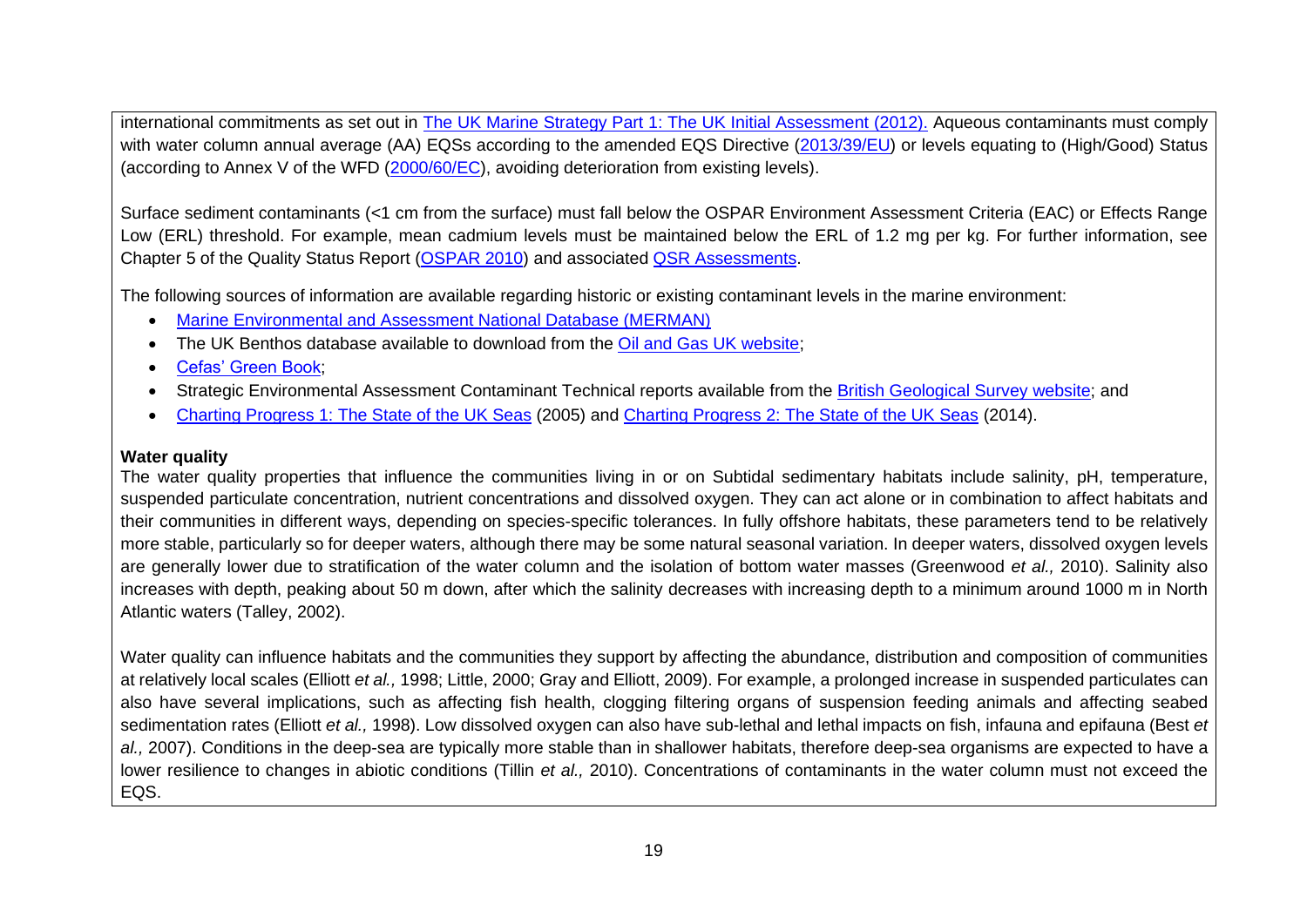#### <span id="page-20-1"></span>**Sediment quality**

Various contaminants are known to affect the species that live in or on the surface of Subtidal sedimentary habitats. These include heavy metals like mercury, arsenic, zinc, nickel, chromium and cadmium, polyaromatic hydrocarbons, polychlorinated biphenyls, organotins (such as TBT) and pesticides (such as hexachlorobenzene). These metals and compounds can impact species sensitive to contaminants, degrading the community structure (e.g. heavy metals) and bioaccumulate within organisms thus entering the marine food chain (e.g. polychlorinated biphenyls) (OSPAR 2009; 2010; 2012). The biogeochemistry of mud habitats in particular is such that the effects of contaminants are greater (Sciberras *et al.,* 2016) leading in some cases to anoxic or intolerant conditions for several key and characterising species and resulting in a change to species composition. It is therefore important to ensure sediment quality is maintained by avoiding the introduction of contaminants and as a minimum ensure compliance with existing EQS as set out above, particularly in mud habitats.

-----------------------------------------------------------------------------------------------------------

-----------------------------------------------------------------------------------------------------------

#### **Supporting process for the feature within the site**

For further site-specific information on the natural processes which support the feature within the site, please see the [Site Information Centre.](https://jncc.gov.uk/our-work/south-of-celtic-deep-mpa)

<span id="page-20-0"></span>For information on activities capable of affecting the protected features of the site, please see the Advice on Operations workbook (hyperlink is provided in the box at the top of this document).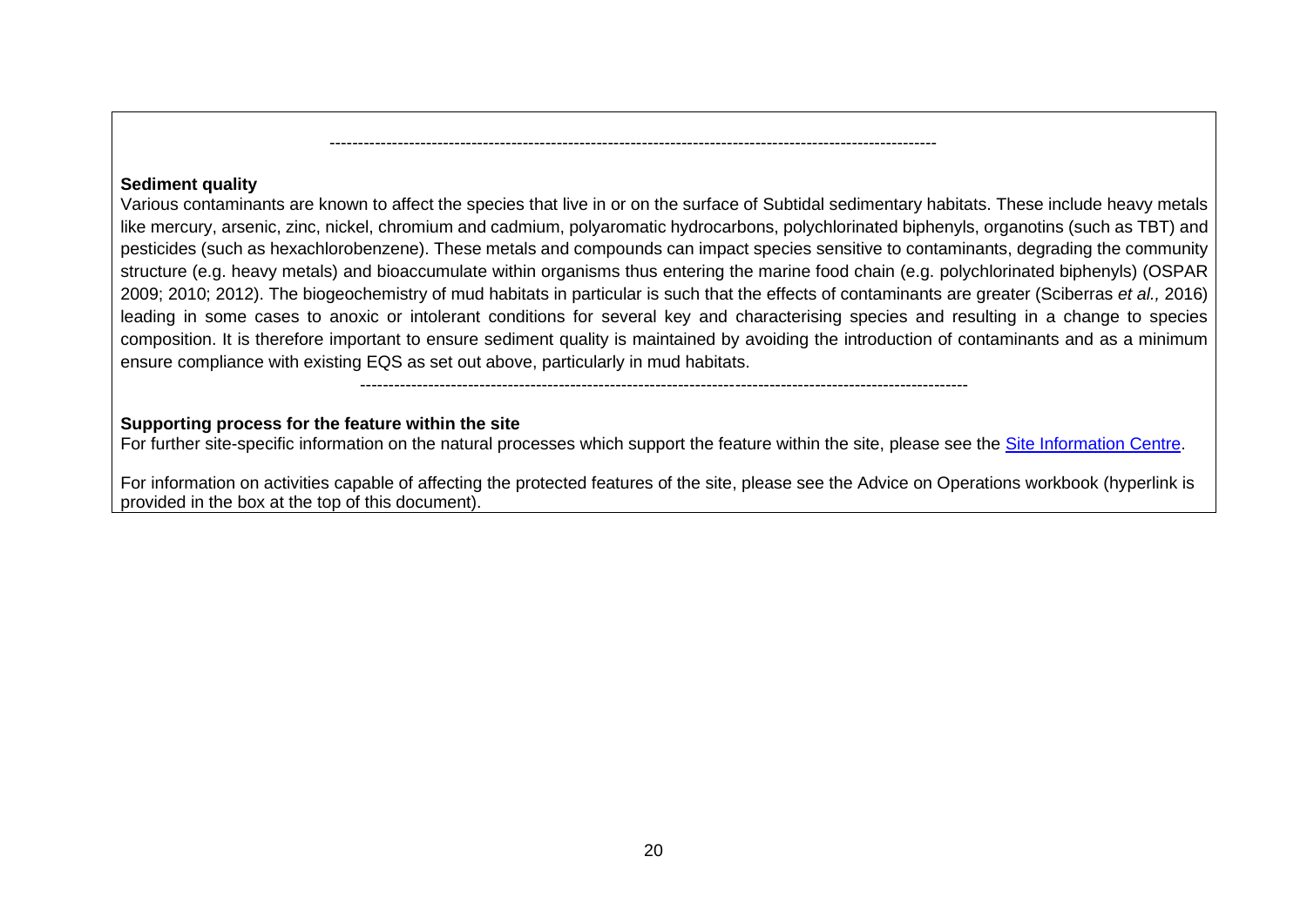# <span id="page-21-0"></span>**References**

Barros, F., Underwood, A.J. and Archambault, P. (2004). The Influence of troughs and crests of ripple marks on the structure of subtidal benthic assemblages around rocky reefs. *Estuarine, Coastal and Shelf Science*, 60: 781-790.

Barry J.P., Dayton P.K. (1991). Physical Heterogeneity and the Organization of Marine Communities. In: Kolasa J., Pickett S.T.A. (eds) Ecological Heterogeneity. Ecological Studies (Analysis and Synthesis), vol 86. Springer, New York, NY.

Barnes, R.S.K. and Hughes, R.N. (1982). An Introduction to Marine Ecology. Oxford: Blackwell Sci. Publ.

Bell, J. J. (2002). Morphological responses of a cup coral to environmental gradients. Sarsia: North Atlantic Marine Science, 87: 319–330.

Best, M.A., Wither, A.W. and Coates, S. (2007). Dissolved oxygen as a physicochemical supporting elements in the Water Framework Directive. *Marine Pollution Bulletin*, 55: 53-64 [online]. Available at: http://www.sciencedirect.com/science/article/pii/S0025326X06003171 [Accessed 20 September 2017].

Bett, B.J. (2012). Seafloor biotope analysis of the deep waters of the SEA4 region of Scotland's seas. JNCC Report No. 472 [online]. Available at: http://www.sciencedirect.com/science/article/pii/S0025326X06003171 [Accessed 06 August 2020].

Biles, C.L., Solan, M., Isaksson, I., Paterson, D.M., Emes, C., and Raffaelli, G., (2003). Flow modifies the effect of biodiversity on ecosystem functioning: an in-situ study of estuarine sediments. *Journal of Experimental Marine Biology and Ecology*, 285: 165-177.

Camphuysen, K., Scott, B. and Wanless, S. (2011). Distribution and foraging interactions of seabirds and marine mammals in the North Sea: A metapopulation analysis [online]. Available at: http://www.abdn.ac.uk/staffpages/uploads/nhi635/ZSLpaper-kees.pdf [Accessed 06 August 2020].

Chamberlain, J., Fernandes, T.F., Read, P., Nickell, D. and Davies, I.M. (2001). Impacts of biodeposits from suspended mussel (*Mytilus edulis* L.) culture on the surrounding surficial sediments. *ICES Journal of Marine Science*, 58: 411-416.

Coates, D.A., Alexander, D., Stafford, R. and Herbert, R.J.H. (2015). Conceptual ecological modelling of shallow sublittoral mud habitats to inform indicator selection. JNCC Report No. 557 [online]. Available at: [https://hub.jncc.gov.uk/assets/7151a86b-ddcc-4756-aa3d-](https://hub.jncc.gov.uk/assets/7151a86b-ddcc-4756-aa3d-0c5446859398)[0c5446859398](https://hub.jncc.gov.uk/assets/7151a86b-ddcc-4756-aa3d-0c5446859398) [Accessed 06 August 2020].

Coates, D.A., Alexander, D., Herbert, R.J.H. and Crowley, S.J. (2016). Conceptual ecological modelling of shallow sublittoral sand habitats to inform indicator selection. JNCC Report No. 585 [online]. Available at: [https://hub.jncc.gov.uk/assets/f3d0abfa-c117-4afc](https://hub.jncc.gov.uk/assets/f3d0abfa-c117-4afc-aab8-13abe31e77b1)[aab8-13abe31e77b1](https://hub.jncc.gov.uk/assets/f3d0abfa-c117-4afc-aab8-13abe31e77b1) [Accessed 06 August 2020].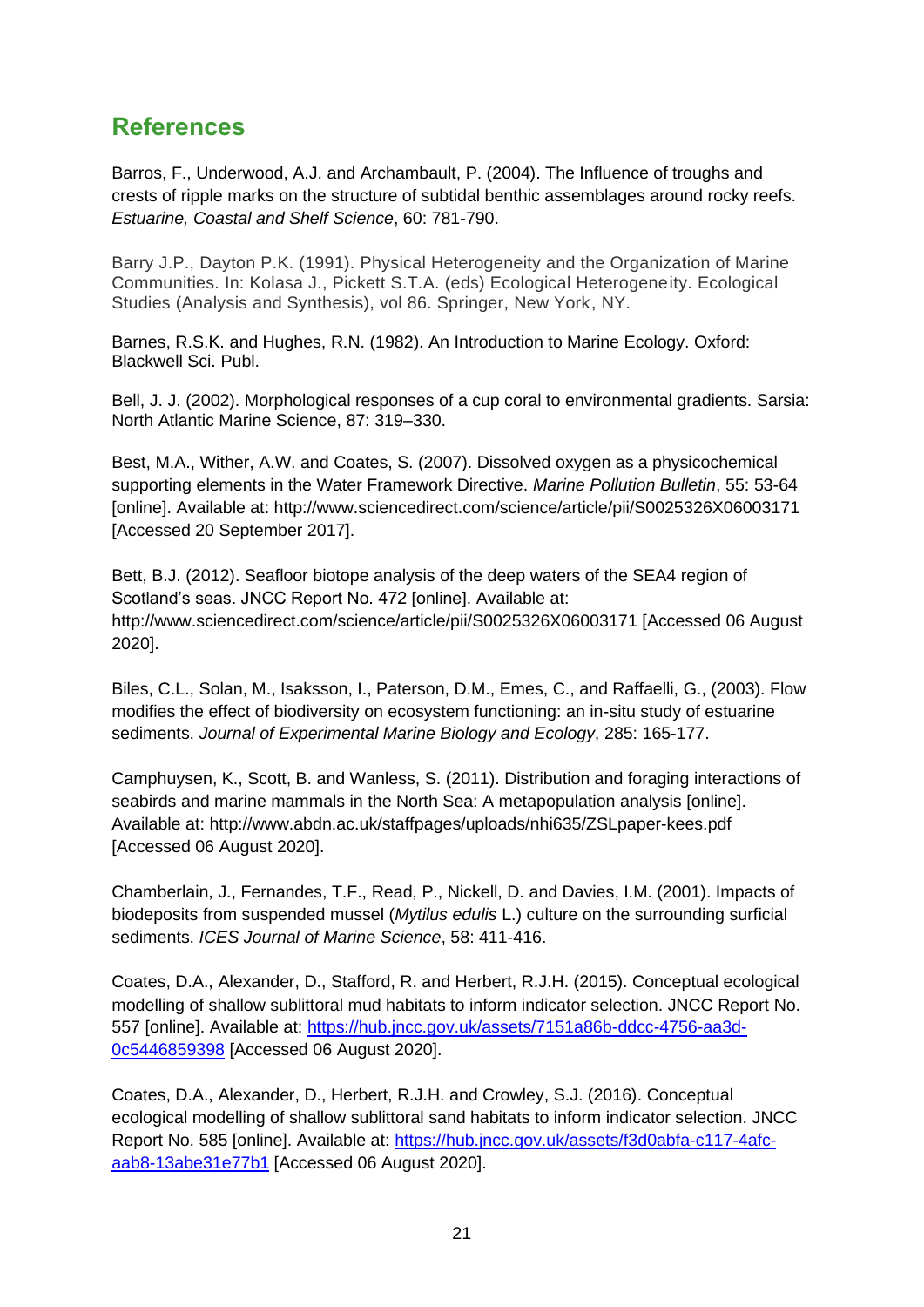Coblentz, K.E, Henkel, J. R., Sigel, B.J., and Taylor, C.M. (2015). Influence of sediment characteristics on the composition of soft-sediment intertidal communities in the northern Gulf of Mexico. PeerJ 3: e1014. [online]. Available at: https://dx.doi.org/10.7717/peerj.1014 [Accessed 06 August 2020].

Connor, D.W., Allen, J.H., Golding, N., Howell, K.L., Lieberknecht, L.M., Northen, K.O. and Reker, J.B. (2004). The Marine Habitat Classification for Britain and Ireland, Version 04.05

Cooper, K.M., Curtis, M., Wan Hussin, W.M.R., Barrio F.C.R.S., Defew, E.C., Nye, V. and Paterson, D.M. (2011). Implications of dredging induced changes in sediment particle size composition for the structure and function of marine benthic macrofaunal communities. *Marine Pollution Bulletin*, 62: 2087-2094.

Daunt, F., Wanless, S., Greenstreet, S.P.R., Jensen, H., Hamer, K.C. and Harris, M,P. (2008). The impact of the sandeel fishery on seabird food consumption, distribution and productivity in the north-western North Sea. *Canadian Journal of Fisheries and Aquatic Science*, 65: 362-81.

Dernie, K.M., Kaiser, M.J. and Warwick, R.M. (2003). Recovery rates of benthic communities following physical disturbance. *Journal of Animal Ecology*, 72: 1043-1056.

Dutertre, M., Hamon, D., Chevalier, C. and Ehrhold, A. (2012). The use of the relationships between environmental factors and benthic macrofaunal distribution in the establishment of a baseline for coastal management. *ICES Journal of Marine Science*, 70: 294-308.

Elliott, M., Nedwell, S., Jones, N.V., Read, S.J., Cutts, N.D. and Hemingway, K.L. (1998). Intertidal sand and mudflats and subtidal mobile sandbanks volume II. An overview of dynamic and sensitivity characteristics for conservation management of marine SACs. UK Marine SACs Project. Oban, Scotland, English Nature.

Ellis J.R., Milligan S.P., Readdy L., Taylor N. and Brown M.J. (2012). Spawning and nursery grounds of selected fish species in UK waters. Cefas Report No. 147.

EUNIS Classification (2007) Available at:

<https://www.eea.europa.eu/themes/biodiversity/eunis/eunis-habitat-classification> [Accessed November 2017]

European Topic Centre (ETC) (2011). Assessment and reporting under Article 17 of the Habitats Directive. Explanatory notes and guidelines for the period 2007-2012 [online]. Available at: https://circabc.europa.eu/sd/a/2c12cea2-f827-4bdb-bb56- 3731c9fd8b40/Art17%20-%20Guidelines-final.pdf [Accessed 06 August 2020].

European Commission (EC) (2013). DG MARE Interpretation manual of European Union habitats [online]. Available at:

[http://ec.europa.eu/environment/nature/legislation/habitatsdirective/docs/Int\\_Manual\\_EU28.p](http://ec.europa.eu/environment/nature/legislation/habitatsdirective/docs/Int_Manual_EU28.pdf) [df](http://ec.europa.eu/environment/nature/legislation/habitatsdirective/docs/Int_Manual_EU28.pdf) [Access 06 August 2020].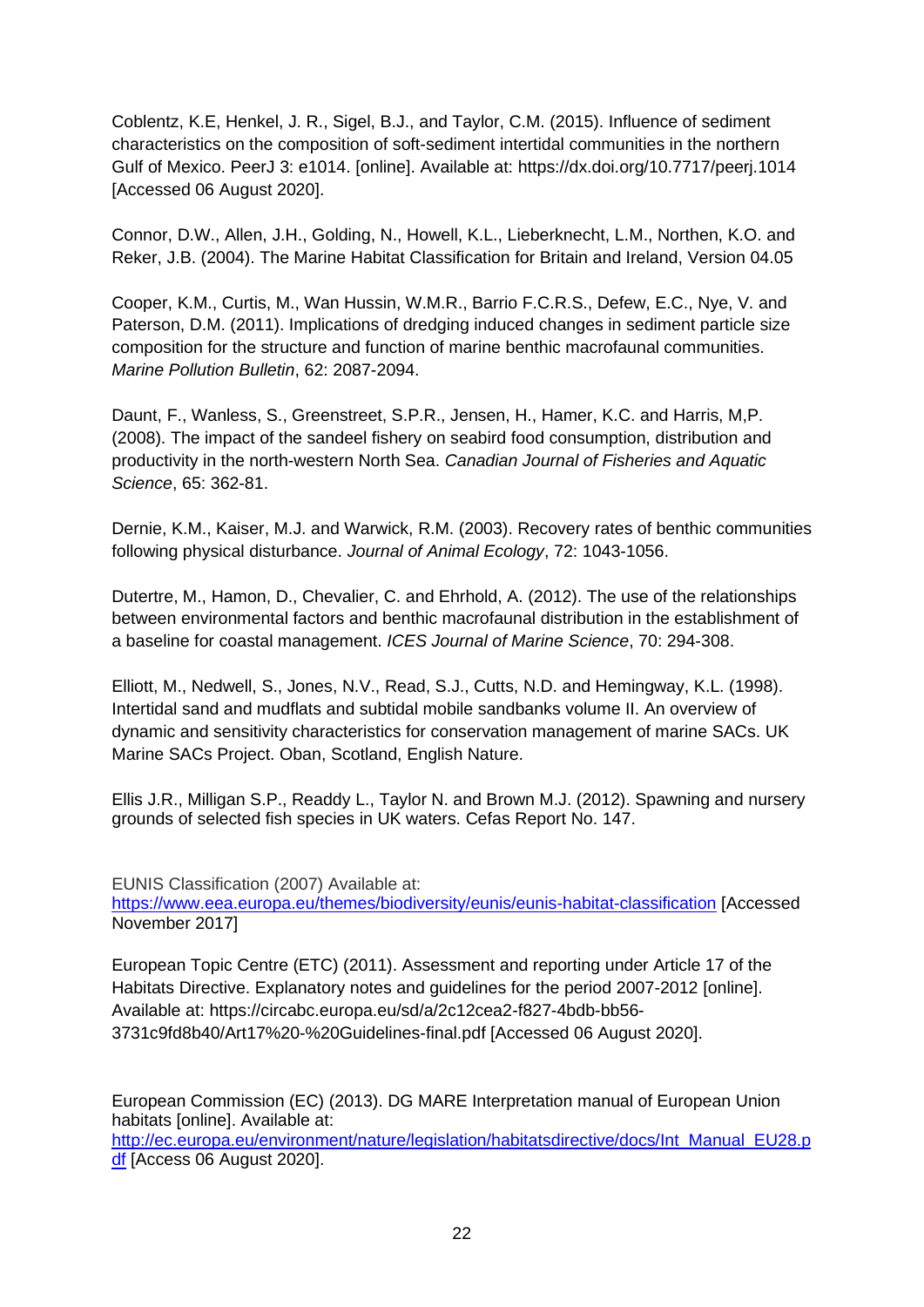Fisheries Research Services (FRS) (2017). Sandeels in the North Sea. Scottish Government [online]. Available at: https://www2.gov.scot/Uploads/Documents/ME01ASandeels.pdf [Accessed 06 August 2020].

Gage, J.D. (2001). Deep-sea benthic community and environmental impact assessment at the Atlantic Frontier. *Continental Shelf Research*, 1: 957-986.

Gray, J. and Elliott M. (2009). Ecology of Marine Sediments: From Science to Management, Second Edition, Oxford Biology.

Green M.O., Vincent C.E., McCave I.N., Dickson R.R., Rees J.M., Pearsons N.D. (1995). Storm sediment transport: observations from the British North Sea shelf. *Continental Shelf Research,* 15: 889-912

Greenwood, N., Parker, E.R., Fernand, L., Sivyer, D.B., Weston, K., Painting, S.J., Kröger, S., Forster, R.M., Lees, H.E., Mills, D.K., Laane, R.W.P.M. (2010). Detection of low bottom water oxygen concentrations in the North Sea; implications for monitoring and assessment of ecosystem health. *Biogeoscience*, 7: 1357-1373.

Hiscock, K., Southward, A., Tittley, I. and Hawkins, S. (2004). Effects of changing temperature on benthic marine life in Britain and Ireland. *Aquatic Conservation: Marine and Freshwater Ecosystems*, 14: 333-362

Hiscock, K., Marshall, C., Sewell, J., & Hawkins, S.J. (2006). The structure and functioning of marine ecosystems: an environmental protection and management perspective. *English Nature Research Reports*.

Hughes, T.P., Bellwood, D.R., Folke, C., Steneck, R.S. and Wilson, J. (2005). New paradigms for supporting the resilience of marine ecosystems. *Trends Ecological Evolution*, 20: 380-386.

Hughes, D.J. (2014). Benthic habitat and megafaunal zonation across the Hebridean Slope, western Scotland, analysed from archived seabed photographs. *Journal of the Marine Biological Association of the UK*, 94: 643-658.

Joint Nature Conservation Committee (JNCC) (2004a). Common standards monitoring guidance for inshore sublittoral sediment habitats [online]. Available at: [http://data.jncc.gov.uk/data/9b4bff32-b2b1-4059-aa00-bb57d747db23/CSM-](http://data.jncc.gov.uk/data/9b4bff32-b2b1-4059-aa00-bb57d747db23/CSM-SublittoralSediment-2004.pdf)[SublittoralSediment-2004.pdf](http://data.jncc.gov.uk/data/9b4bff32-b2b1-4059-aa00-bb57d747db23/CSM-SublittoralSediment-2004.pdf) [Accessed 06 August 2020].

Joint Nature Conservation Committee (JNCC) (2004b). Marine advice non-native species [online]. Available at: [http://data.jncc.gov.uk/data/1684dd5e-36e3-4969-852f-](http://data.jncc.gov.uk/data/1684dd5e-36e3-4969-852f-4541c82240eb/non-native-species-review-directory.pdf)[4541c82240eb/non-native-species-review-directory.pdf](http://data.jncc.gov.uk/data/1684dd5e-36e3-4969-852f-4541c82240eb/non-native-species-review-directory.pdf) [Accessed 20 August 2017].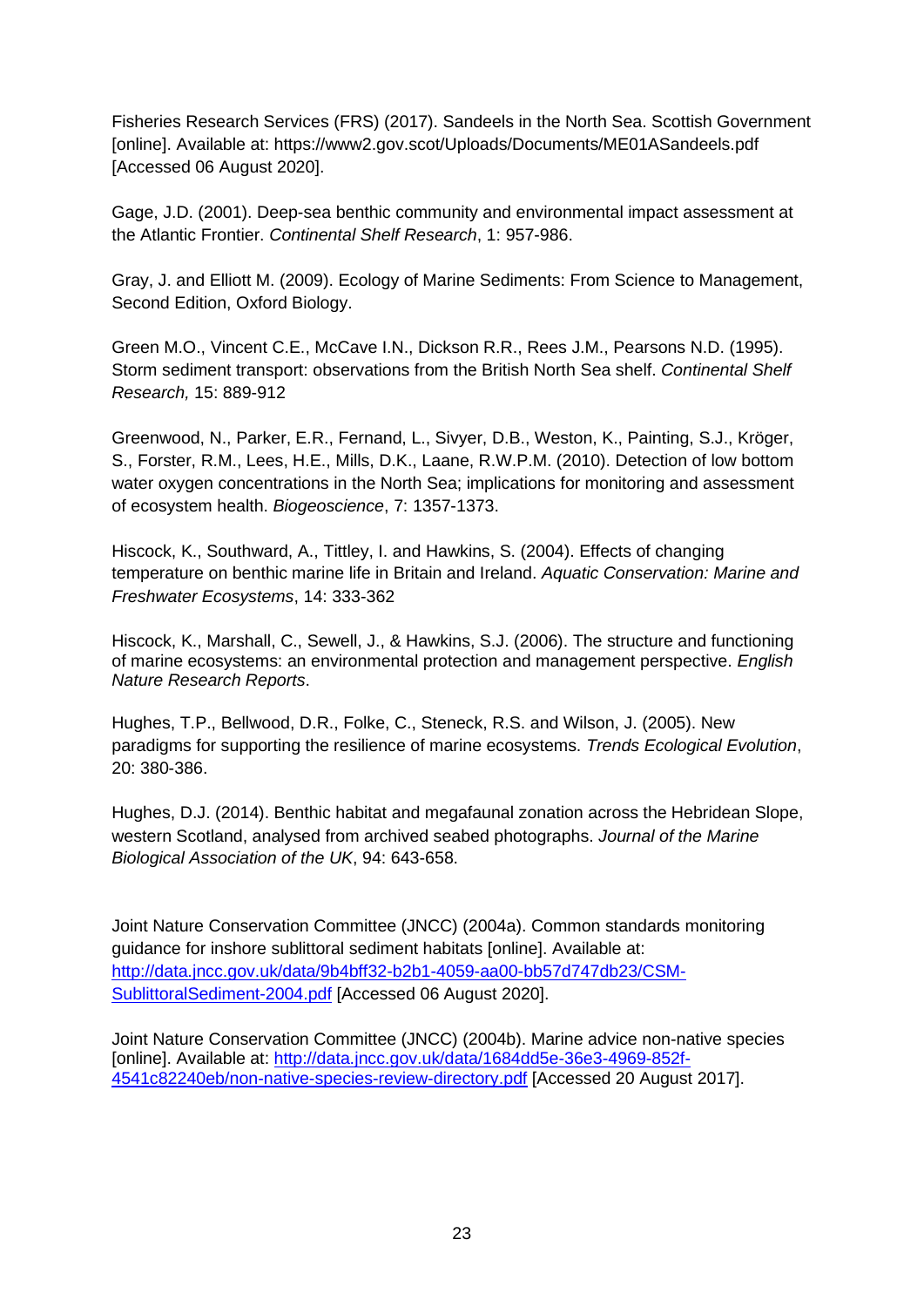Jones, E., McConnell, B., Sparling, C. and Matthiopoulos, J. (2013). Grey and harbour seal density maps. Sea Mammal Research Unit to Marine Scotland Report [online]. Available at: http://www.scotland.gov.uk/Resource/0041/00416981.pdf [Accessed 06 August 2020].

Lacharité, M., Metaxas, A., (2017). Hard substrate in the deep ocean: How sediment features influence epibenthic megafauna on the eastern Canadian margin. *Deep Sea Research Part 1*, 126: 50-61.

Limpenny, S.E., Barrio Frojan, C., Cotterill, C., Foster-Smith, R.L., Pearce, B., Tizzard, L., Limpenny, D.L., Long, D., Walmsley, S., Kirby, S., Baker, K., Meadows, W.J., Rees, J., Hill, K., Wilson, C., Leivers, M., Churchley, S., Russell, J., Birchenough, A. C., Green, S.L. and Law, R.J. (2011). The East Coast Regional Environmental Characterisation. MALSF. Cefas Report No. 08/04.

Little, C. (2000). The biology of soft shores and estuaries, Oxford University Press.

Loke, L.H.L., Ladle, R.J., Bouma, T.J., Todd, P.A., (2015). Creating complex habitats for restoration and reconciliation. *Ecological Engineering*, 77: 307-313.

Loke, L.H.L., & Todd, P.A., (2016). Structural complexity and component type increase intertidal biodiversity independently of area. *Ecology*, 97: 383-393

Mazik, K., Strong, J., Little, S., Bhatia, N., Mander, L., Barnard, S. and Elliott, M. (2015). A review of the recovery potential and influencing factors of relevance to the management of habitats and species within Marine Protected Areas around Scotland. Scottish Natural Heritage Report No. 771 [online]. Available at: https://www.nature.scot/naturescot-commissionedreport-771-review-recovery-potential-and-influencing-factors-relevance

McBreen F. and Askew N. (2011). UKSeaMap 2010 Technical Report 3. Substrate Data. Joint Nature Conservation Committee, Peterborough.

McConnell, B.J., Fedak, M. A., Lovell, P. and Hammond, P.S. (1999). Movements and foraging areas of grey seals in the North Sea. *Journal of Applied Ecology,* 36: 573–90.

Norling, K., Rosenburg, R., Hulth, S., Gremare, A. and Bonsdorff, E. (2007). Importance of functional biodiversity and specific-specific traits of benthic fauna for ecosystem functions in marine sediment. *Marine Ecology Progress Series*, 332: 11-23.

OSPAR Commission (2009). Agreement on coordinated environmental monitoring programme assessment criteria for the QSR 2010. Monitoring and Assessment Series. OSPAR Agreement 2009-2002.

OSPAR Commission (2010). Quality status report 2010. London.

OSPAR Commission (2012). Coordinated environmental monitoring programme 2011 assessment report.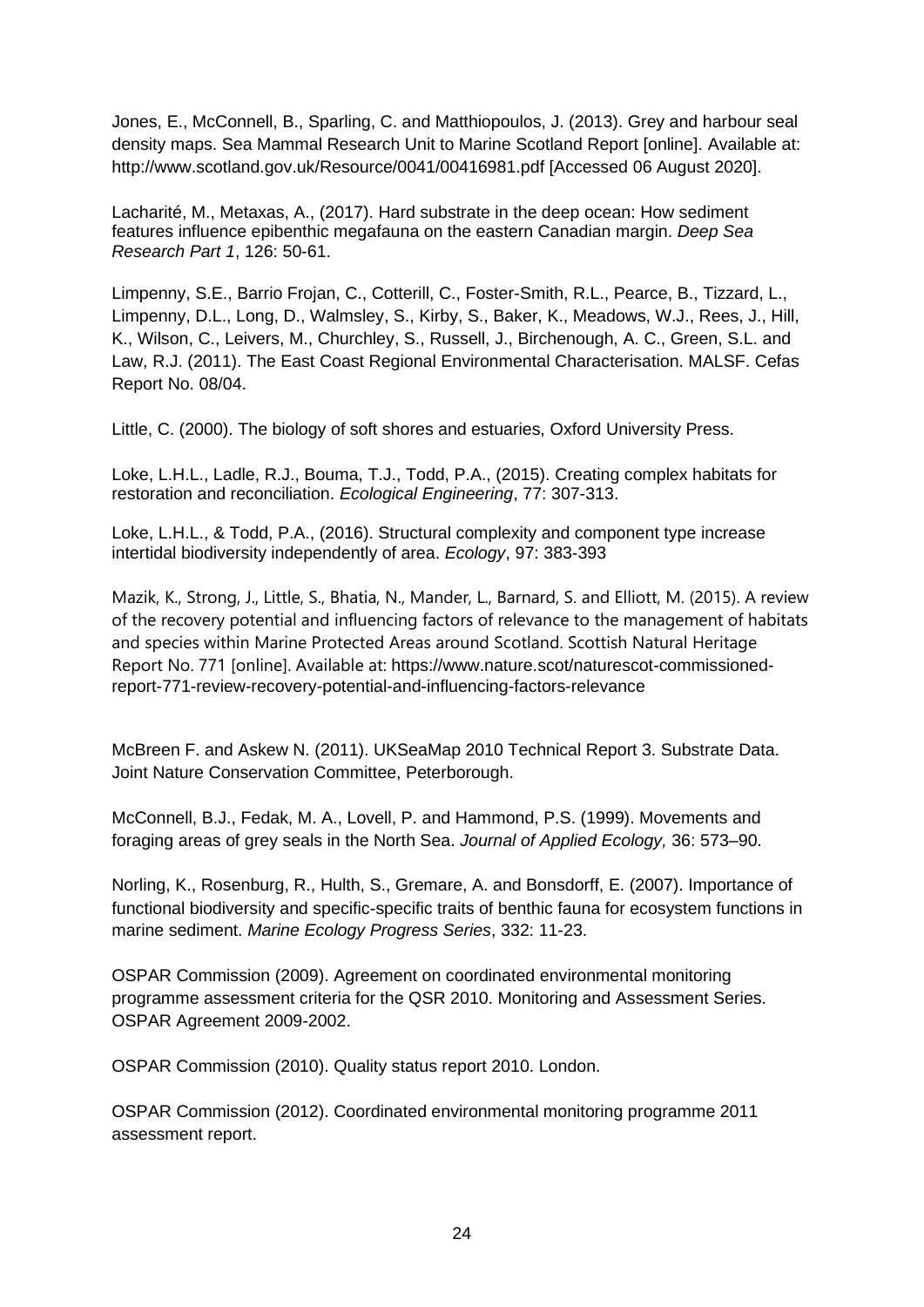Rowley, S.J. (2008). *Ammodytes tobianus* Lesser sand eel. In Tyler-Walters H. and Hiscock K. (eds) Marine Life Information Network: Biology and Sensitivity Key Information Reviews. Plymouth: Marine Biological Association of the United Kingdom [online]. Available from: http://www.marlin.ac.uk/species/detail/2067 [Accessed 10 October 2017].

Sabatini, M. and Hill, J.M. (2008). *Nephrops norvegicus* Norway lobster. In Tyler-Walters H. and Hiscock K. (eds) Marine Life Information Network: Biology and Sensitivity Key Information Reviews. Plymouth: Marine Biological Association of the United Kingdom [online]. Available at: http://www.marlin.ac.uk/species/detail/1672 [Accessed 28 September 2017].

Sayago-Gil, M., Long, D., Hitchen, K., Díaz-del-Río, V., Fernández-Salas, L.M. and Durán-Muñoz, P. (2010). Evidence for current-controlled morphology along the western slope of Hatton Bank (Rockall Plateau, NE Atlantic Ocean). *Geo-Marine Letters*, 30: 99-111.

Sciberras, M., Parker, R., Powell, C., Robertson, C., Kroger, S., Bolam, S. and Hiddink, J. (2016). Impacts of Bottom Fishing on Sediment Biogeochemical and Biological Parameters in Cohesive and Non-Cohesive Sediments*. Limnology and Oceanography*, 61: 2076-2089.

Scott, B.E., Sharples, J., Ross, O.N., Wang, J., Pierce, G.J. and Camphuysen, C.J. (2010). Sub-surface hotspots in shallow seas: fine-scale limited locations of top predator foraging habitat indicated by tidal mixing and sub-surface chlorophyll. *Marine Ecology Progress Series*, 408: 207-26.

Sebens K.P. (1991) Habitat structure and community dynamics in marine benthic systems. In: Bell S.S., McCoy E.D., Mushinsky H.R. (eds) Habitat Structure. Population and Community Biology Series, vol 8. Springer, Dordrecht.

Talley L.D. (2002). Salinity Patterns in the Ocean. The Earth System: Physical and Chemical Dimensions of Global Environmental Change 1: 629-640 in Encyclopedia of Global Environmental Change.

Tillin, H.M., Hull, S.C., Tyler-Walters, H. (2010). Development of a Sensitivity Matrix (pressures-MCZ/MPA features). Report to the Department of Environment, Food and Rural Affairs from ABPMer, Southampton and the Marine Life Information Network. Plymouth: Marine Biological Association of the UK. Defra Contract No. MB0102 Task 3A, Report No. 22 [online]. Available at: http://www.marlin.ac.uk/assets/pdf/MB0102\_Task3- PublishedReport.pdf [Accessed 06 August 2020].

Tillin, H.M. and Tyler-Walters, H. (2014). Assessing the sensitivity of subtidal sedimentary habitats to pressures associated with marine activities: Phase 2 Report – Literature review and sensitivity assessments for ecological groups for circalittoral and offshore Level 5 biotopes. JNCC Report No. 512B [online]. Available at:

<https://hub.jncc.gov.uk/assets/742cd48d-4349-4894-bbbf-d38b1c158a1c> [Accessed 06 August 2020].